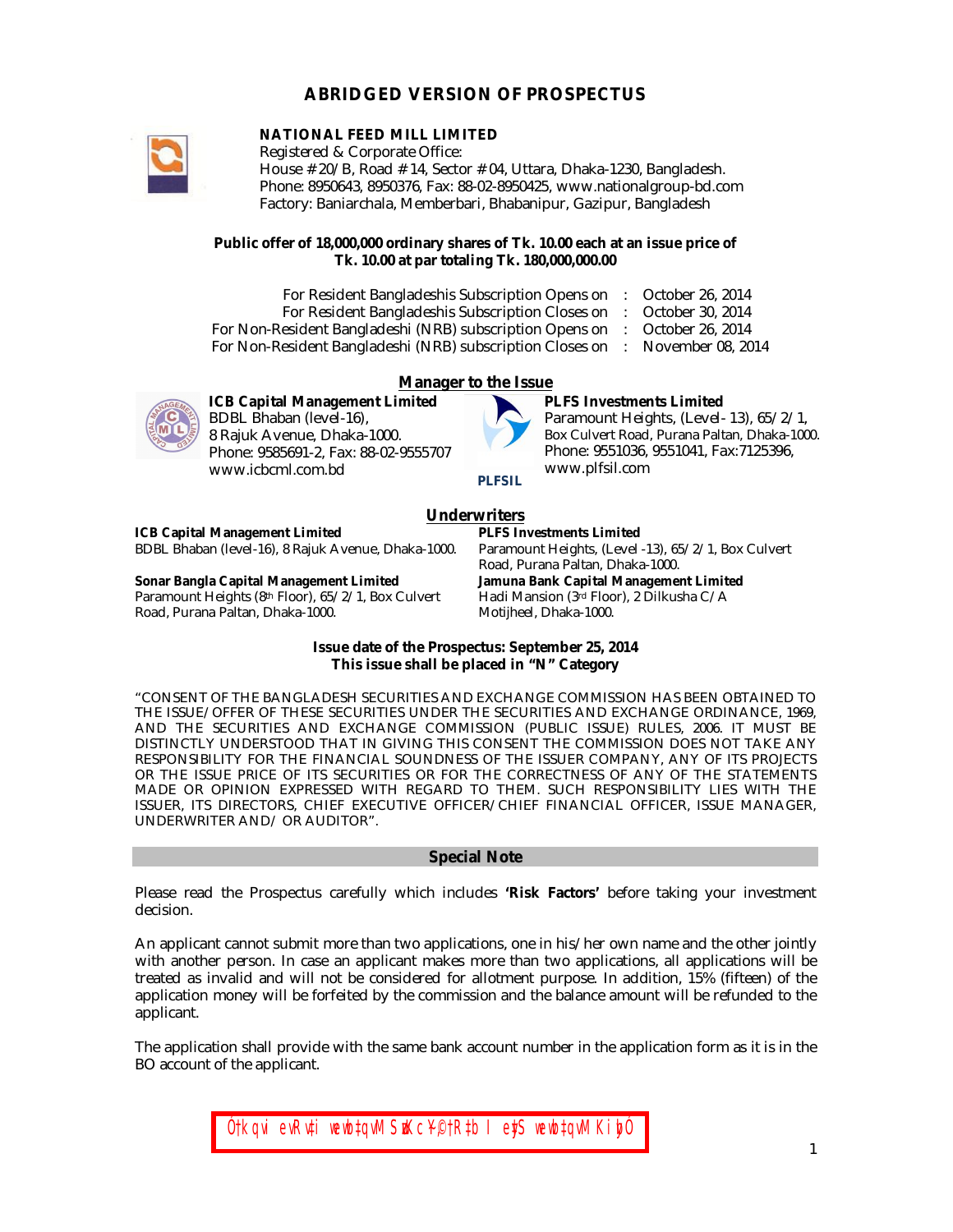## **Company Status and Background**

National Feed Mill Limited (NFML) incorporated in Bangladesh on December 22, 1999 under the Companies Act, 1994 as a Private limited company. Later on, it converted into a Public Limited Company on June 22, 2011. National Feed Mill Limited is one of the leading feed producing and manufacturing company in Bangladesh engaged in manufacturing of all kinds of feed for poultry, shrimp, fishery & cattle. The authorized capital of the company is Tk. 2,000.00 million and present paid up capital is Tk. 400.00 million. The registered and corporate office of the company is at House -20/B, Road -14, Sector-04, Uttara, Dhaka. At present, the company produces feed for poultry, fishery and cattle.

After incorporation of the company had to arrange for necessary financing, procure land, arrange utility facility, procurement of Machinery. To complete these above mentioned pre-operational works took more than two years and the company started commercial operation on October 27, 2003. NFML initially started its commercial operation with the brand new machinery imported from Denmark and initial production capacity was 5.00 MT per hour. To meet growing demand Company expanded its production capacity to another 10.00 MT per hour by setting up 2 new units in the year 2007 and 2008, which was imported from China. In the year 2011 NFML installed another locally fabricated 3.00 MT per hour capacity machine. Presently, total production capacity of the company stands at 18 MT per hour. The brand name of the feed products of the company is **'National Feed'.**

| Date of Incorporation as a Private Limited Company                       | : December 22, 1999 |
|--------------------------------------------------------------------------|---------------------|
| Commencement of Commercial Operation                                     | : October 27, 2003  |
| Conversion date into a Public Limited Company                            | : June 22, 2011     |
| Date of change of denomination of face value from Tk. 100.00 to Tk.10.00 | : June 22, 2011     |
| <b>Authorized Capital</b>                                                | : 2000.00 million   |
| Issued & Paid up Capital                                                 | : 400.00 million    |

#### **Important dates of Corporate Information:**

#### **Nature of Business**

The Principal activity of this Company to carry on the business of manufacturing, producing, processing, buying, selling, converting of feed of poultry, fishery, duckery, cattle and pet animals.

## **MARKET FOR PRODUCTS AND SERVICES**

National Feed Mill Limited (NFML) has been able to ensure the continuous supply and production of quality poultry, fish and cattle feed for commercial consumption at poultry hatcheries & farms, fish hatcheries & farms, cattle & goat farms etc. NFML has a strong marketing and distribution network along with number of dealers for the supply of feed products.

## **PRODUCTS/SRVICES THAT ACCOUNT FOR MORE THAN 10% OF THE COMPANY'S TOTAL REVENUE**

|                      |                | (as on December 31, 2013) |
|----------------------|----------------|---------------------------|
| Product              | Turnover (Tk.) | Percentage (%)            |
| <b>Broiler Feed</b>  | 700,655,040    | 45.79                     |
| Layer Feed           | 598,768,136    | 39.13                     |
| Fish Feed            | 140.725.883    | 9.20                      |
| Cattle Feed          | 15,375,224     | 1.00                      |
| <b>Floating Feed</b> | 74,749,597     | 4.88                      |
| Total                | 1,530,273,880  | 100%                      |

#### **ASSOCIATES, SUBSIDIARY/RELATED HOLDING COMPANY AND THEIR CORE AREAS OF BUSINESS**

The Company has no associate, subsidiary or holding company.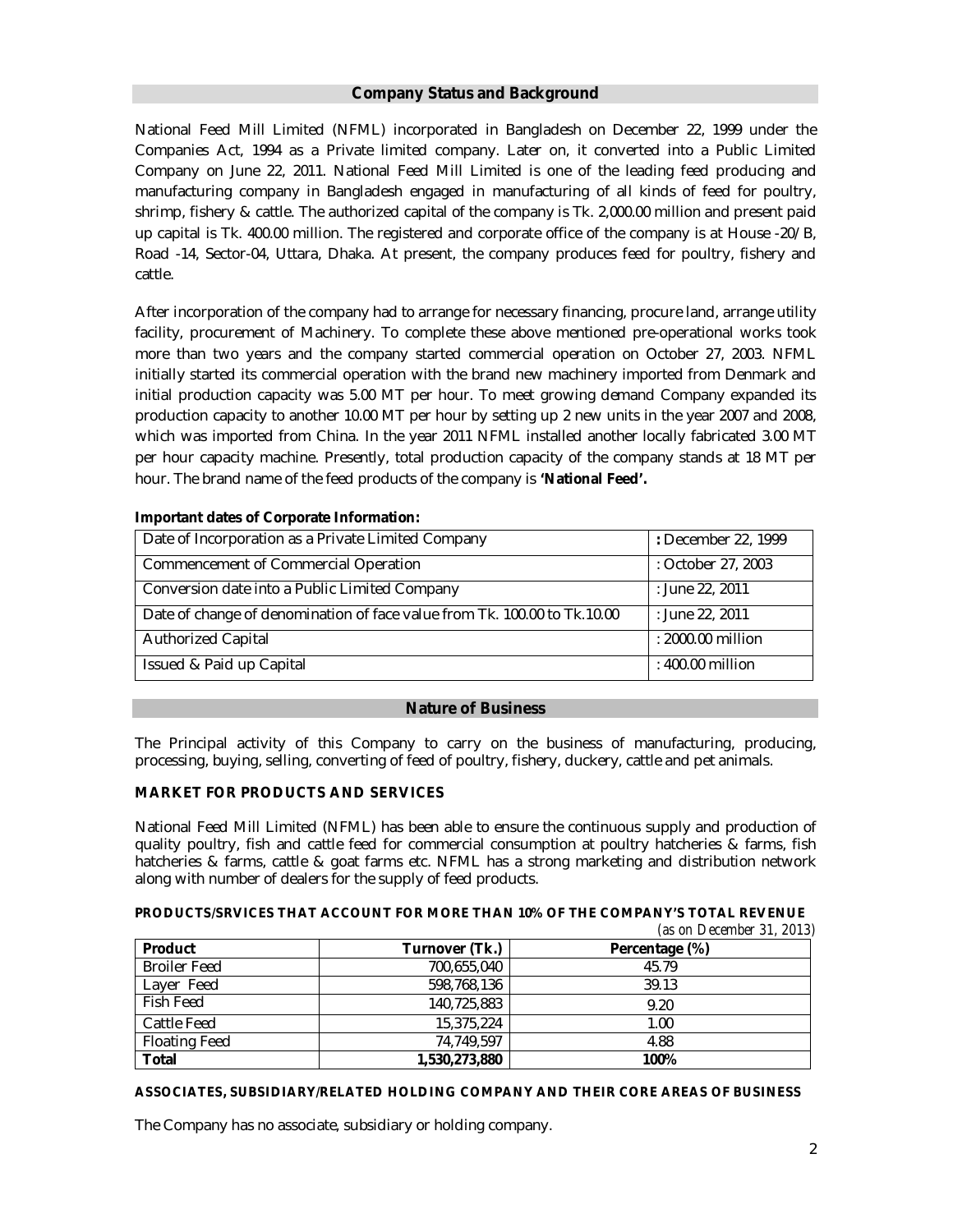## **Availability of Prospectus**

| r rospectus or reational reeu ivilir Ellinteu may be available at the following audiess. |                                |                             |  |  |  |
|------------------------------------------------------------------------------------------|--------------------------------|-----------------------------|--|--|--|
| <b>Issuer Company</b>                                                                    | <b>Contact Person</b>          | <b>Contact Number</b>       |  |  |  |
| <b>National Feed Mill Limited</b>                                                        | Mr. Md. Arifur Rahman          | Phone: 8950643, 8950376     |  |  |  |
| Registered & Corporate Office:                                                           | <b>Company Secretary</b>       | Fax: 88-02-8950425          |  |  |  |
| House # 20/B, Road # 14, Sector # 04,                                                    |                                |                             |  |  |  |
| Uttara, Dhaka-1230.                                                                      |                                |                             |  |  |  |
| <b>Issue Manager(s)</b>                                                                  |                                | <b>Contact Number</b>       |  |  |  |
| <b>ICB Capital Management Limited</b>                                                    | Mr. Md. Moshiur Rahman         | Phone: 9585691-2            |  |  |  |
| <b>BDBL Bhaban (level-16)</b>                                                            | <b>Chief Executive Officer</b> | Fax: 88-02-9555707          |  |  |  |
| 8 Rajuk Avenue, Dhaka-1000.                                                              |                                |                             |  |  |  |
| <b>PLFS Investments Limited</b>                                                          | Nripendra Chandra Pandit       | Phone: 9551036, 9551041     |  |  |  |
| Paramount Heights, (Level-13)                                                            | Chief Executive Officer,       | Fax:88-02-7125396           |  |  |  |
| 65/2/1, Box Culvert Road                                                                 | (Current Charge)               |                             |  |  |  |
| Purana Paltan, Dhaka-1000.                                                               |                                |                             |  |  |  |
|                                                                                          |                                |                             |  |  |  |
| <b>Underwriters</b>                                                                      |                                | <b>Contact Number</b>       |  |  |  |
| <b>ICB Capital Management Limited</b>                                                    | Mr. Md. Moshiur Rahman         | Phone: 9585691-2            |  |  |  |
| <b>BDBL Bhaban (level-16)</b>                                                            | <b>Chief Executive Officer</b> | Fax: 88-02-9555707          |  |  |  |
| 8 Rajuk Avenue, Dhaka-1000.                                                              |                                |                             |  |  |  |
| <b>PLFS Investments Limited</b>                                                          | Nripendra Chandra Pandit       | Phone: 9551036, 9551041     |  |  |  |
| Paramount Heights (Level 13)                                                             | Chief Executive Officer,       | Fax: 88-02-7125396          |  |  |  |
| 65/2/1, Box Culvert Road                                                                 | (Current Charge)               |                             |  |  |  |
| Purana Paltan, Dhaka-1000.                                                               |                                |                             |  |  |  |
| Jamuna Bank Capital Management Limited                                                   | Mr. M.M. Mostafa Bilal         | Phone: 9570912              |  |  |  |
| Hadi Mansion (3rd Floor)                                                                 | <b>Chief Executive Officer</b> | Fax: 88-02-7113061          |  |  |  |
| 2 Dilkusha C/A, Motijheel, Dhaka-1000.                                                   |                                |                             |  |  |  |
| Sonar Bangla Capital Management Limited                                                  | Mr. Md. Emam Hossain           | Phone: 9511799, 9550406     |  |  |  |
| Paramount Heights (8th Floor), 65/2/1, Box                                               | Managing Director & CEO        | Fax: 88-02-9515447          |  |  |  |
| Culvert Road, Purana Paltan, Dhaka-1000.                                                 | (In Charge)                    |                             |  |  |  |
| <b>Stock Exchanges</b>                                                                   | <b>Available at</b>            | <b>Contact Number</b>       |  |  |  |
| <b>Dhaka Stock Exchange Limited</b>                                                      | <b>DSE Library</b>             | Phone: 9564601, 9576210-18  |  |  |  |
| 9/F Motijheel C/A, Dhaka 1000.                                                           |                                | Fax: 88-02-9564727, 9569755 |  |  |  |
| <b>Chittagong Stock Exchange Limited</b>                                                 | <b>CSE Library</b>             | Phone: +88-031-714632-3     |  |  |  |
| CSE Building, 1080, Sheikh Mujib Road,                                                   |                                | +88-031-720871-3            |  |  |  |
| Chittagong - 4100.                                                                       |                                | Fax: +88(0) 31-714101       |  |  |  |

Prospectus of National Feed Mill Limited may be available at the following address:

Prospectus would also be available on the web site of BSEC (www.secbd.org), DSE (www.dsebd.org), CSE (www.cse.com.bd), National Feed Mill Limited (www.nationalgroup-bd.com) and Issue Managers (www.icbcml.com.bd), (www.plfsil.com) and Public Reference Room of the Bangladesh Securities and Exchange Commission (BSEC) for reading and studying.

| <b>Auditor's Information</b>                           |                                     |                                |  |  |
|--------------------------------------------------------|-------------------------------------|--------------------------------|--|--|
| <b>Contact Number</b><br><b>Address</b><br><b>Name</b> |                                     |                                |  |  |
| Atik Khaled & Co.                                      | Hasan Court (1 <sup>st</sup> Floor) | Phone: +88-02-9553407, 9564972 |  |  |
| <b>Chartered Accountants</b>                           | 23/1 Motijheel C/A,                 | Fax: +88-02-7124940            |  |  |
|                                                        | Dhaka 1000.                         | E-mail: atik.khaled@gmail.com  |  |  |

## **Short Bio-data of the Directors**

## **Mrs. Farida Jahan Babul**, Chairman

Mrs. Farida Jahan Babul is the Chairman of National Feed Mill Limited. She has completed her graduate degree from National University. She has been actively involved in the business more than 14 years and gathered experience in the agro based sector i.e. feed manufacturing company, poultry & hatchery, electrode & electric manufacturing company etc. Mrs. Farida Jahan also the Director of National Hatchery Limited, Karnapur Agro Industries Limited, Karnapur Hatchery Limited, National Electrode & Electronics Limited. Mrs. Farida Jahan Babul travelled to developed countries like UK,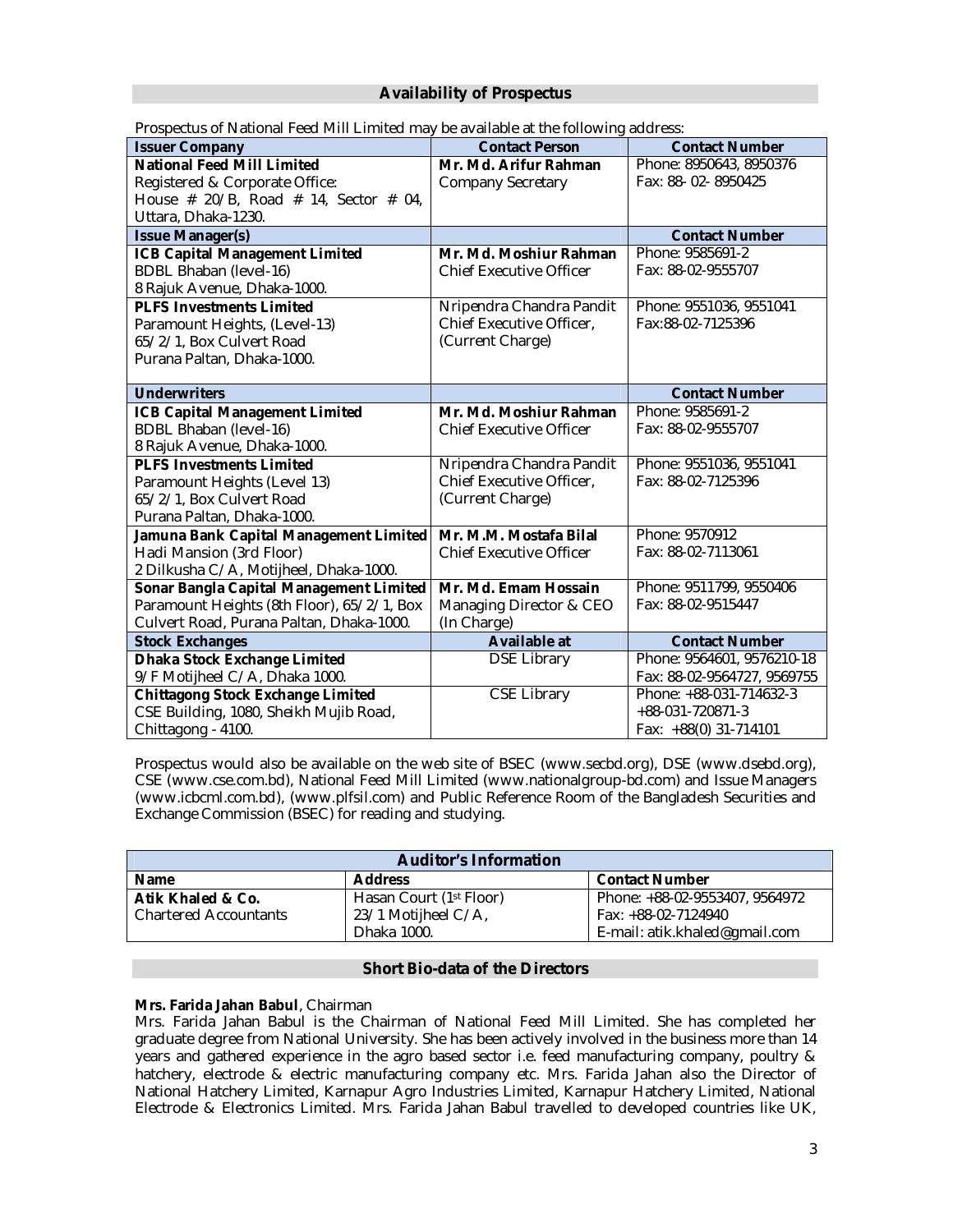USA, France, Germany, Belgium, Canada, Denmark, Italy, Netherland, Turkey, India, Thailand, Malaysia, China, Dubai, Singapore.

## **Mr. Akhter Hossain Babul,** *Managing Director* & *Director*

Mr. Akther Hossain Babul founded National Group as a poultry hatchery company and led its evolution as a country leader in the materials and chain agribusinesses sector.

He is credited to have brought about the equity cult in Bangladesh by returning to Dhaka from USA in the late nineties and is regarded as an icon for enterprise in Bangladesh. His journey to growth had started when he first went to the States in the early eighties to obtain a higher degree in education. From the very beginning, he lived on the dictum of achieving unlimited growth under the National name. From becoming a restaurateur, having been related with the petroleum and the retail industry in Florida, USA, he returned to Bangladesh believing that he was to do better things and drive Bangladesh towards a better future.

Having traveled to various countries in the European Union, the Americas and Asia for the growth of the National Group, Akther Hossain Babul has engaged in such a way to the group that makes the group a living testimony to his indomitable will, single-minded dedication and an unrelenting commitment to his goals.

Mr. Hossain has extensively traveled around the world for business promotion and development. He is well exposed to the western world through his extensive visits to countries like U.K, USA, Germany, France, Belgium, Canada, Denmark, Italy, Netherland, Thailand, India, Malaysia, Singapore, Dubai, China etc.

#### **Mr. Adib Hossain Babul**, *Director*

Mr. Adib Hossain Babul is the Director of the Company. He is son of Mr. Akter Hossain Babul. He has obtained his Graduation Degree in Bachelor of Business Administration. As a young entrepreneur Mr. Adib has a vision to achieve success in the agro based industry in Bangladesh.

#### **Mr. Imtiaz Ali**, Director

Mr. Imtiaz Ali is the Director of National Feed Mill Limited. He comes from a respectable Muslim family. He has more than 10 years of experience in the business. He obtained his post graduation degree in Masters of Arts.

## **Mr. Rezaul Karim**, *Director*

Mr. Rezaul Karim is one of the Directors of the Company. He is a visionary person and successful entreprenure. He has more than 20 years of experiences in different business in home and abroad. Mr. Karim is obtained his graduation degree in commerce. He is extensively travelled many countries for the pourpose of business.

## **Mrs. Lipi Sultana Karim**, *Director*

Mrs. Lipi Sultana Karim is the wife of Mr. Reazaul Karim. She is actively engaged in the agro sector for the several years. Mrs. Karim is the Director of National Feed Mill Limited.

## **Refund of Subscription Money**

As per BSEC Notification Dated February 09, 2010, the issuer shall refund application money to the unsuccessful applicants of the public offer by any of the following manner based on the options given by the applicant in the application form;

- a. Through banking channel for onward deposit of the refund money into the applicant's bank account as provided in the respective application form for subscription; or
- b. Through issuance of refund warrant in the name and address of the applicant as provided in the respective application form for subscription:

Provided that, in case of deposit into the applicant's bank account, the applicant will bear the applicable service charge, if any, of the applicant's banker, and the issuer shall simultaneously issue a letter of intimation to the applicant containing, among others, the date and amount remitted with details of the bank through and to which bank such remittance has been effected.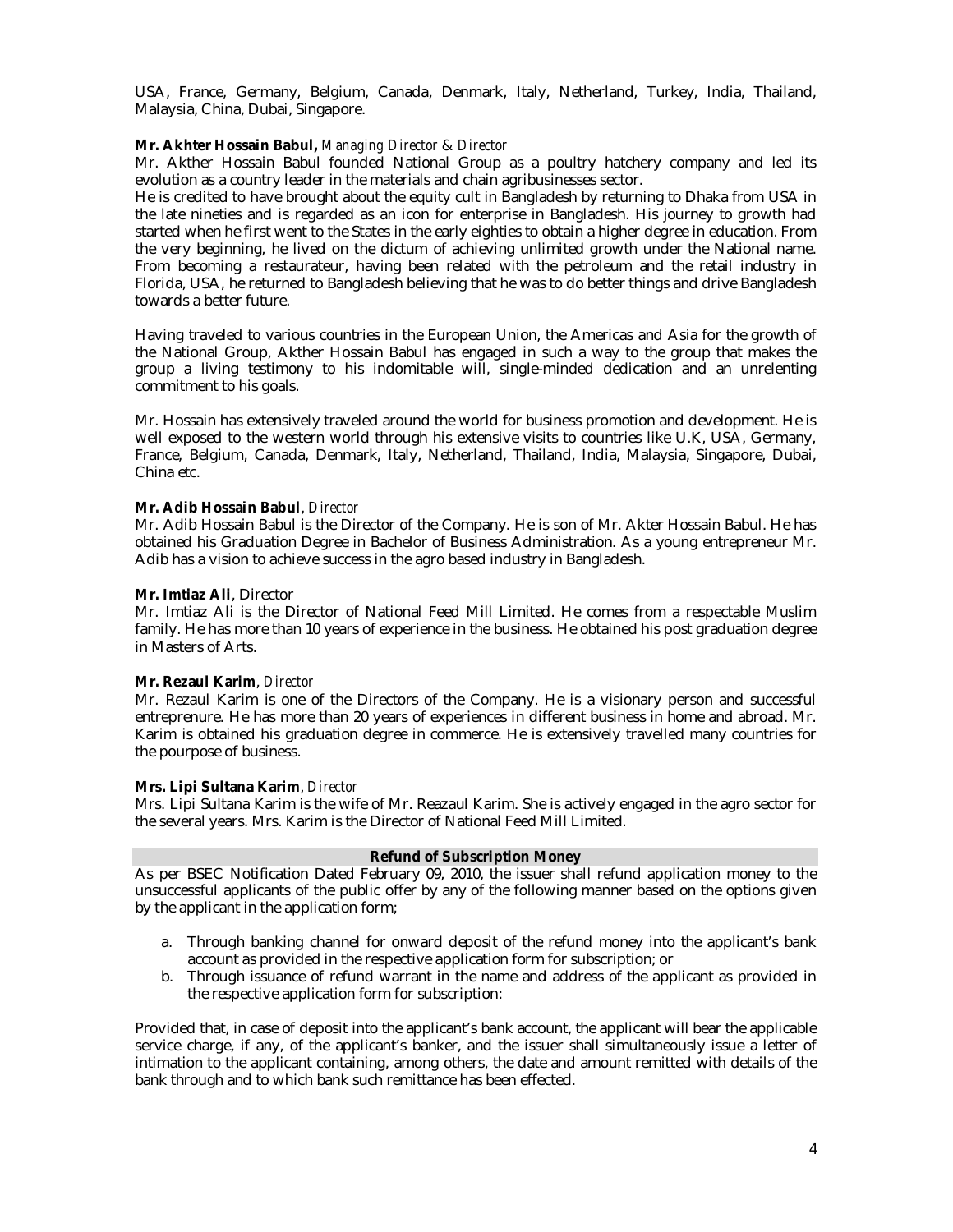## **Use of IPO Proceeds**

National Feed Mill Limited will use net IPO proceeds following manner:

| <b>Particulars</b>                                   | <b>Amount (in BDT)</b> |
|------------------------------------------------------|------------------------|
| Repayment of Term Loan, Bank Asia, Shatinagar Branch | 71.262.811             |
| Civil Construction for New Machinery                 | 2,85,00,000            |
| Automatic 5 MT Capacity Poultry Feed Machine         | 46,740,000             |
| <b>Standby Diesel Generator</b>                      | 6,550,000              |
| <b>Working Capital</b>                               | 9,408,689              |
| Total                                                | 162,461,500            |

#### Details of Building & Civil Construction:

| Particulars                          | Floor Area | <b>Total Cost in BDT</b> |
|--------------------------------------|------------|--------------------------|
| Civil Construction for New Machinery | 12000 sft. | 28,500,000               |
| Total                                |            | 28,500,000               |

## Specification of Automatic Poultry Feed Machine: Production Capacity: 5 MT per hour

| Name of the Machinery             | Country of | Unit price in US\$ | <b>Total Cost in BDT</b> |
|-----------------------------------|------------|--------------------|--------------------------|
|                                   | Origin     |                    |                          |
| Raw Materials Intake Section      | China      | 29,800             | 29,800                   |
| <b>Grinding Section</b>           |            | 48,450             | 48,450                   |
| Batching & Mixing Section         |            | 137,800            | 137,800                  |
| Pelleting Section                 |            | 94,200             | 94,200                   |
| <b>Bagging Section</b>            |            | 27,600             | 27,600                   |
| <b>Auxiliary Section</b>          |            | 17,000             | 17,000                   |
| <b>Electric Control</b>           |            | 43,400             | 43,400                   |
| <b>Miscellaneous</b>              |            | 38,500             | 38,500                   |
| Sea Freight                       |            | 25,000             | 25,000                   |
| Supervision Cost                  |            | 18,000             | 18,000                   |
| Total Price: CFR Chittagong       |            | 479,750            | 38,380,000               |
| Duty & Taxes, Insurance, LC       |            |                    | 2,360,000                |
| Commission, Inland Transport etc. |            |                    |                          |
| Installation & Cable              |            |                    | 6,000,000                |
| <b>Total Cost of Machinery</b>    |            |                    | 46,740,000               |

## Specification of Diesel Generator:

| Name of the Machinery &                       | Country of | No. of Unit | <b>Total Cost in BDT</b> |
|-----------------------------------------------|------------|-------------|--------------------------|
|                                               | Origin     |             |                          |
| Brand New Perkins - UK 500 KVA Prime          | UK.        | 01 Set      | 55,00,000                |
| Power and 550 KVA Standby Power, 3            |            |             |                          |
| Phase, Diesel Generator Set.                  |            |             |                          |
| <b>BRAND: Welland Power-UK</b>                |            |             |                          |
| Model: WP500, Country of Origin:              |            |             |                          |
| Assembling & Shipment, UK, Engine Brand       |            |             |                          |
| : PERKINS-UK, Engine Model : 2506A-           |            |             |                          |
| E15TAG2, Alternator: Mec Alte, Model          |            |             |                          |
| ECO 40-35, Country of Origin: Italy           |            |             |                          |
| Acoustic Sound Proof Canopy (Optional)        | Local      | 01 Set      | 5,50,000                 |
| Local Made, British Standard. Adequate        |            |             |                          |
| rated of SWG B, P Sheet, Internal Free Space, |            |             |                          |
| Wather Proof Coats (Primary & Final) with     |            |             |                          |
| required Silencer Pipe.                       |            |             |                          |
| Auto Transfer Switch (ATS) (Optional) Local   | Local      | 01 Set      | 5,00,000                 |
| Made, British Standard                        |            |             |                          |
| Total                                         |            |             | 6,550,000                |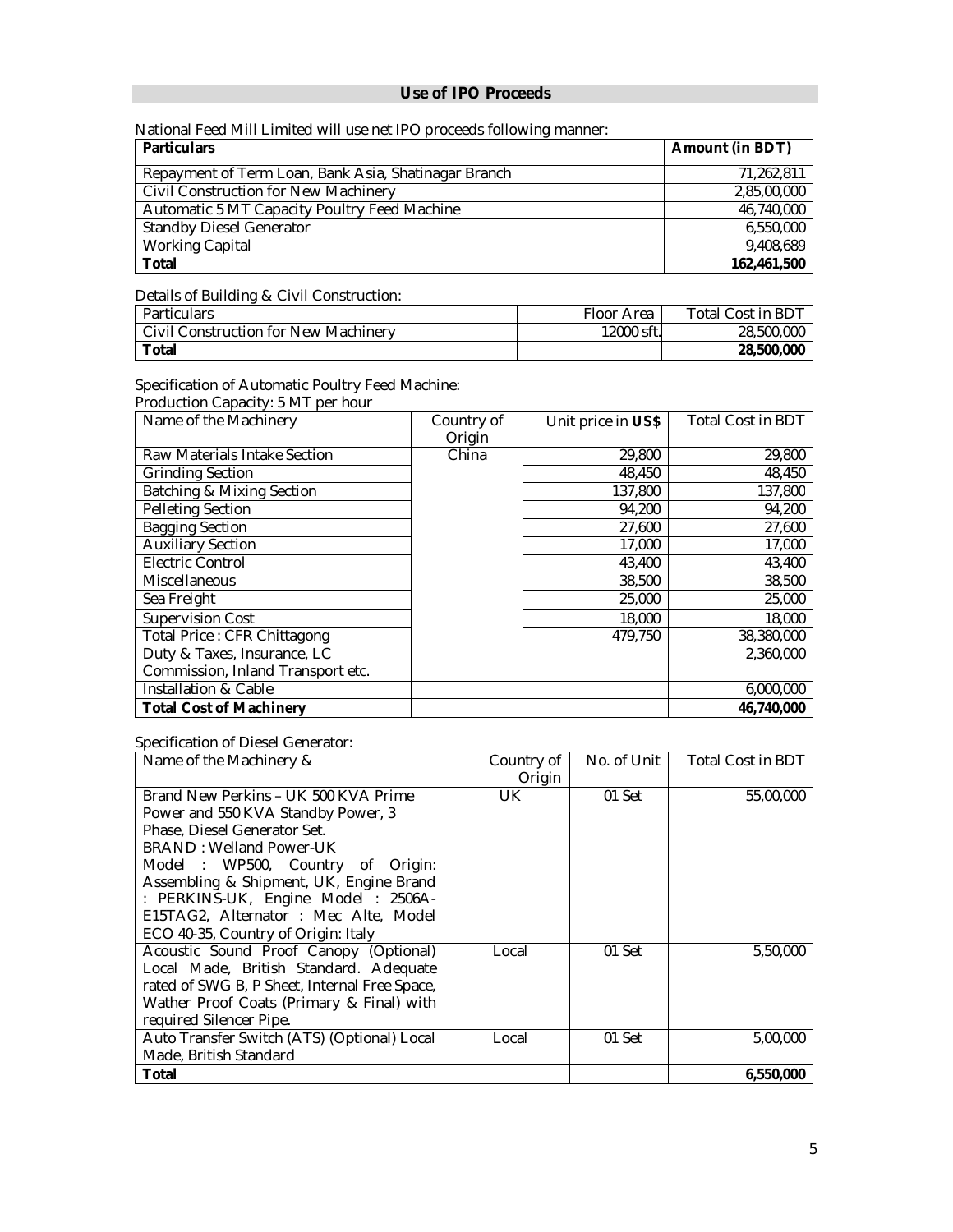## **Implementation Schedule**

| <b>Description</b>                         | <b>Amount in BDT</b> | <b>Implementation Schedule</b>                  |  |  |
|--------------------------------------------|----------------------|-------------------------------------------------|--|--|
| Repayment of Term Loan of Bank             | 71,262,811           | Within 1 month of IPO fund received             |  |  |
| Asia Limited, Shantinagar Branch,          |                      |                                                 |  |  |
| Dhaka                                      |                      |                                                 |  |  |
| Civil<br>Construction<br>for<br><b>New</b> | 2,85,00,000          | Will start immediate after receiving IPO        |  |  |
| Machinery                                  |                      | proceeds and to be completed within 6           |  |  |
|                                            |                      | months.                                         |  |  |
| Installation of 5MT/Hour Capacity          | 46,740,000           | LC will be established after receiving IPO      |  |  |
| Automatic Poultry Feed Machinery           |                      | proceeds and implementation within 9            |  |  |
|                                            |                      | months.                                         |  |  |
| 500 KVA Standby Diesel Generator           | 6,550,000            | Will be procured after receiving IPO            |  |  |
|                                            |                      | proceeds and implementation within 9            |  |  |
|                                            |                      | months.                                         |  |  |
| Working capital                            | 9,408,689            | Immediate after receiving IPO proceeds          |  |  |
| <b>IPO Expenses</b>                        | 17,538,500           | Within 3 month after<br>receiving<br><b>IPO</b> |  |  |
|                                            |                      | proceeds                                        |  |  |
| <b>Total IPO Proceeds Utilization</b>      | 180,000,000          |                                                 |  |  |

Terms of contract: There is no such contract covering any of the activities of the company for which the proceeds of the IPO are to be used.

 Sd/- Akhter Hossain Babul Managing Director & Director

 Sd/- Md. Firoj Alam Chief Financial Officer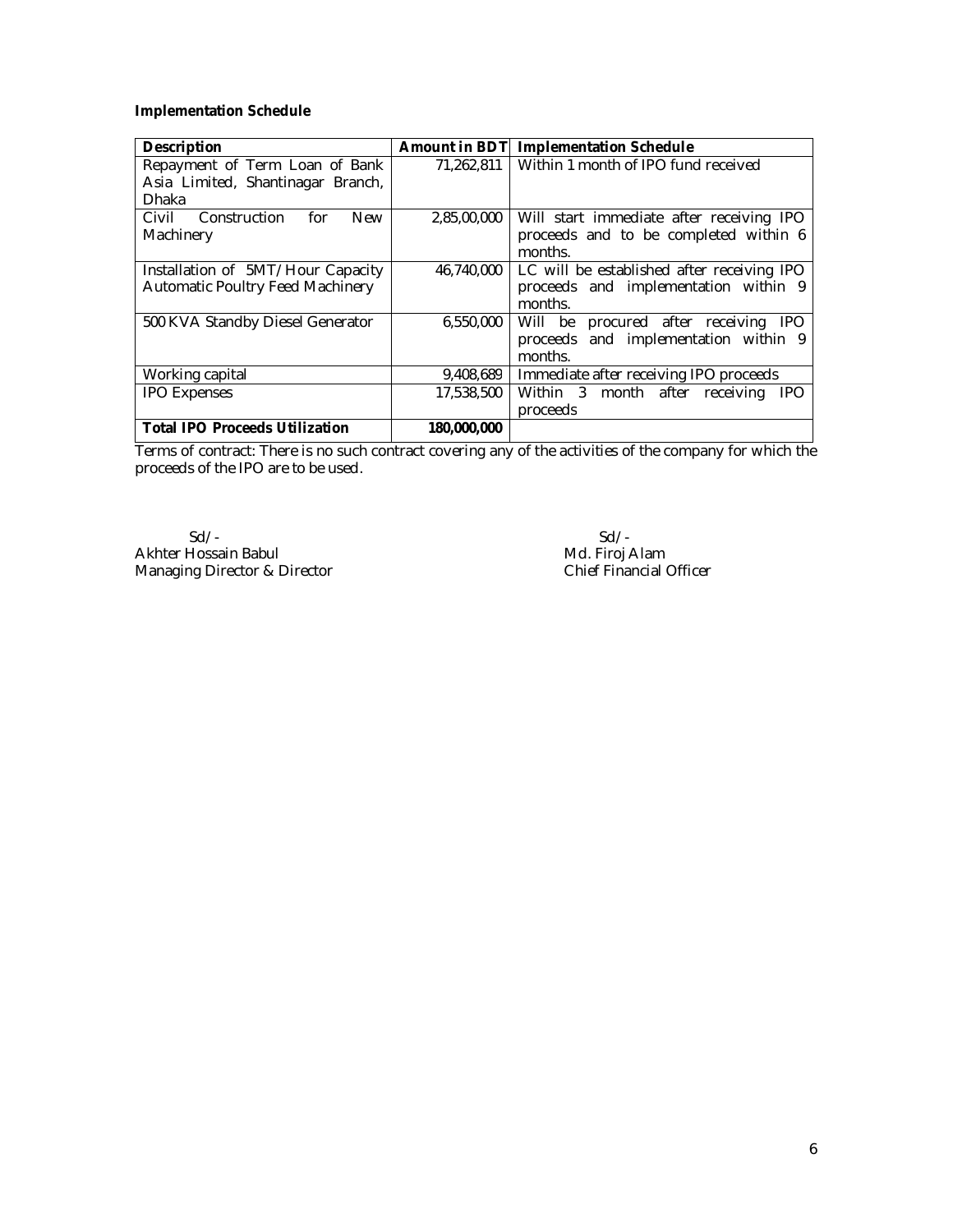| <b>BANKERS TO THE ISSUE</b>                                                                                                                                                                                                                                                                                                   |                                                                                                                                                                                                                                                                                                                                                                   |                                                                                                                                                                                                                                                                                                                                                                                                        |                                                                                                                                                                                                                                                                                                                                                                  |                                                                                                                                                                                                                                                                                                                                                                             |
|-------------------------------------------------------------------------------------------------------------------------------------------------------------------------------------------------------------------------------------------------------------------------------------------------------------------------------|-------------------------------------------------------------------------------------------------------------------------------------------------------------------------------------------------------------------------------------------------------------------------------------------------------------------------------------------------------------------|--------------------------------------------------------------------------------------------------------------------------------------------------------------------------------------------------------------------------------------------------------------------------------------------------------------------------------------------------------------------------------------------------------|------------------------------------------------------------------------------------------------------------------------------------------------------------------------------------------------------------------------------------------------------------------------------------------------------------------------------------------------------------------|-----------------------------------------------------------------------------------------------------------------------------------------------------------------------------------------------------------------------------------------------------------------------------------------------------------------------------------------------------------------------------|
| One Bank Limited<br>Principal Branch, Dhaka                                                                                                                                                                                                                                                                                   | Jatrabari Branch, Dhaka                                                                                                                                                                                                                                                                                                                                           | Agrabad Branch, Chittagong                                                                                                                                                                                                                                                                                                                                                                             | Halishahar Branch, Chittagong                                                                                                                                                                                                                                                                                                                                    | Sirajgonj Branch, Sirajgonj                                                                                                                                                                                                                                                                                                                                                 |
| Gulshan Branch., Dhaka<br>Uttara Branch, Dhaka<br>Imamgonj Branch. Dhaka<br>Mirpur Branch, Dhaka<br>Kawran Bazar Branch, Dhaka<br>Dhanmondi Branch. Dhaka<br>Banani Branch, Dhaka<br>Motijheel Branch, Dhaka<br>Kakrail Branch, Dhaka<br>Pragoti Sarani Branch, Dhaka<br>Lalbagh Branch, Dhaka<br>Elephent Road Branch, Dhaka | Nawabgonj Branch, Dhaka<br>Bangshal Branch, Dhaka<br>Banasree Branch, Dhaka<br>Jaganathpur Branch, Dhaka<br>Tongi SME/Agriculture Branch, Gazipu<br>Basabo Branch, Dhaka<br>Madhabdi Branch, Narsingdi<br>Moghbazar Branch, Dhaka<br>Ringroad Branch, Dhaka<br>Gonokbari (EPZ) Branch, Dhaka<br>Narayangonj Branch., Narayangonj<br>Joypara (Dohar) Branch, Dhaka | Khatungoni Branch, Chittagong<br>Jubilee Road Branch, Chittagong<br>Cox's Bazar Branch, Cox's Bazar<br>CDA Avenue Branch, Chittagong<br>Nanupur Bazar Branch, Chittagong<br>Rangamati Branch, Rangamati<br>Sitakunda Branch, Chittagong<br>Boakhali Branch, Chittagong<br>Raozan Branch, Chittagong<br>Ranirhat Branch, Chittagong<br>Chandgaon Branch, Chittagong<br>Dovashi Bazar Branch, Chittagong | Hathazari Branch, Chittagong<br>Chowmuhuni Branch, Noakhali<br>Chandragonj Branch, Lakshimpur<br>Feni Branch, Feni<br>Dagon Bhuiyan Branch, Feni<br>Raipur Branch, Lakshimpur<br>Ramganj Branch, Lakshimpur<br>Maijdee Court Branch, Noakhali<br>Mandari Bazar Branch, Lakshimpur<br>Rajshahi Branch, Rajshahi<br>Bogra Branch, Bogra<br>Rangpur Branch, Rangpur | Shahiadpur SME/Agriculture Branch.<br>Sirajgonj<br>Sylhet Branch, Sylhet<br>Islampur Branch, Sylhet<br>Sherpur Branch, Moulvibazar<br>Laldighirpar Branch, Sylhet<br>Comilla Branch, Comilla<br>Brahmanbaria Branch,<br>Brahmanbaria<br>Laksham Branch, Comilla<br>Jessore Branch, Jessore<br>Khulna Branch, Khulna<br>Satkhira Branch, Satkhira<br>Barisal Branch, Barisal |
| Jamuna Bank Limited.<br>Mohakhali Branch, Dhaka                                                                                                                                                                                                                                                                               | Ring Road Branch, Dhaka                                                                                                                                                                                                                                                                                                                                           | Mirpur Branch, Dhaka                                                                                                                                                                                                                                                                                                                                                                                   | Kushtia Branch, Kushtia                                                                                                                                                                                                                                                                                                                                          | Barisal Branch, Barisal                                                                                                                                                                                                                                                                                                                                                     |
| Sonargaon Road Branch, Dhaka<br>Dilkusha Branch, Dhaka<br>Shantinagar Branch, Dhaka<br>Gulshan Branch, Dhaka<br>Dhanmondi Branch, Dhaka<br>Moulvibazar Branch, Dhaka<br><b>Standard Bank Limited.</b>                                                                                                                         | Lalmatia Branch, Dhaka<br>Motijheel Branch, Dhaka<br>Dholaikhal Branch, Dhaka<br>Banani Branch, Dhaka<br>Uttara Branch, Dhaka                                                                                                                                                                                                                                     | Malibagh Branch, Dhaka<br>Narayangonj Branch, Narayangonj<br>Agrabad Branch, Chittagong<br>Rajshahi Branch, Rajshahi<br>Bogra Branch, Bogra                                                                                                                                                                                                                                                            | Jubilee Road Branch, Chittagong<br>Khatungonj Branch. Chittagong<br>Comilla Branch, Comilla<br>Feni Branch, Feni<br>Jessore Branch, Jessore                                                                                                                                                                                                                      | Sylhet Branch, Sylhet<br>Savar Branch, Dhaka<br>Konabari Branch, Gazipur<br>Rangpur Branch, Rangpur<br>Naogaon Branch, Naogaon                                                                                                                                                                                                                                              |
| Principal Branch, Dhaka                                                                                                                                                                                                                                                                                                       | Uttara Branch, Dhaka                                                                                                                                                                                                                                                                                                                                              | Ekuria Branch, Dhaka                                                                                                                                                                                                                                                                                                                                                                                   | Comilla Branch, Comilla                                                                                                                                                                                                                                                                                                                                          | Rajshahi Branch, Rajshahi                                                                                                                                                                                                                                                                                                                                                   |
| Foreign Exchange Branch, Dhaka<br>Topkhana Road Branch, Dhaka<br>Imamgonj Branch, Dhaka<br>Gulshan Branch, Dhaka<br>Gulshan-1 Branch, Dhaka<br>Mohakhali Branch, Dhaka<br>Malibagh Branch, Dhaka<br>Dhanmondi Branch, Dhaka<br>Mirpur Branch, Dhaka                                                                           | Panthapath Branch, Dhaka<br>Banani Branch, Dhaka<br>Pragoti Sarani Branch, Dhaka<br>Nawabpur Road Branch, Dhaka<br>Mohammadpur Branch, Dhaka<br>Green Road Branch, Dhaka<br>Narayangonj Branch, Narayangonj<br>Eskaton Branch, Dhaka                                                                                                                              | Ring Road Branch, Dhaka<br>Kanchpur Branch, Narayangonj<br>Jubilee Road Branch, Chittagong<br>Agrabad Branch, Chittagong<br>Khatungonj Branch, Chittagong<br>CDA Avenue Branch, Chittagong<br>Sadarghat Branch, Chittagong<br>Bahaddarhat Branch, Chittagong                                                                                                                                           | Chaktai Branch, Chittagong<br>Sylhet Branch, Sylhet<br>Pahartali Branch, Chittagong<br>Chittagong EPZ Branch, Chittagong<br>Beani Bazar Branch, Sylhet<br>Oxygen More Branch, Chittagong<br>Moulivi Bazar Branch, Moulivi<br>Bazar<br>Mymensingh Branch, Mymensingh                                                                                              | Bogra Branch, Bogra<br>Rangpur Branch, Rangpur<br>Dinajpur Branch, Dinajpur<br>Jessore Branch, Jessore<br>Khulna Branch, Khulna<br>Kushtia Branch, Kushtia<br>Faridpur Branch, Faridpur<br>Barisal Branch, Barisal                                                                                                                                                          |
| <b>Prime Bank Limited</b><br>Agrabad Branch, Chittagong                                                                                                                                                                                                                                                                       |                                                                                                                                                                                                                                                                                                                                                                   |                                                                                                                                                                                                                                                                                                                                                                                                        |                                                                                                                                                                                                                                                                                                                                                                  |                                                                                                                                                                                                                                                                                                                                                                             |
| Asadgate Branch, Dhaka<br>Banani Branch, Dhaka<br>Bangshal Branch, Dhaka<br>Bashundhara Branch, Dhaka<br>Bogra Branch, Bogra<br>Comilla Branch, Comilla<br>Court Road Branch, Moulvibazar                                                                                                                                     | Dhanmondi Branch, Dhaka<br>Dinajpur Branch, Dinajpur<br>Elephant Road, Dhaka<br>Faridpur Branch, Faridpur<br>Feni Branch, Feni<br>Foreign Exchange Branch, Dhaka<br>IBB Dilkusha Branch, Dhaka<br>IBB OR Nizam Road Branch,<br>Chittagong                                                                                                                         | Ibrahimpur Branch, Dhaka<br>Jessore Branch, Jessore<br>Jubilee Road Branch, Chittagong<br>Khatungonj Branch, Chittagong<br>Khulna Branch, Khulna<br>Laldhighi East Branch, Chittagong<br>Mohakhali Branch, Dhaka<br>Mouchak Branch, Dhaka                                                                                                                                                              | Mymensingh Branch, Mymensingh<br>Narayangonj Branch, Narayangonj<br>Natore Branch, Natore<br>New Eskaton Branch, Dhaka<br>Panthapath Branch, Dhaka<br>Prabartak More Branch, Chittagong<br>Rajshahi Branch, Rajshahi<br>Rangpur Branch, Rangpur                                                                                                                  | Satmasjid Road, Dhaka<br>SBC Tower Branch, Dhaka<br>Sreemangal Brach, Moulvibazar<br>Subidbazar Branch, Sylhet<br>Sunamganj Branch, Sunamganj<br>Tongi Branch, Gazipur<br>Upashshar Branch, Sylhet<br>Uttara Branch, Dhaka                                                                                                                                                  |
| Al Arafah Islami Bank Limited<br>Motijheel, Local Office, Dhaka                                                                                                                                                                                                                                                               | Mouchak Branch, Dhaka                                                                                                                                                                                                                                                                                                                                             | Khilkhet Branch, Dhaka                                                                                                                                                                                                                                                                                                                                                                                 | Agrabad Branch, Chittagong                                                                                                                                                                                                                                                                                                                                       | Barisal Branch, Barisal                                                                                                                                                                                                                                                                                                                                                     |
| Motijheel Corporate Branch, Dhaka<br>Nawabpur Road Branch, Dhaka<br>VIP Road Branch, Dhaka<br>Elephant Road, Dhaka<br>North South Road Branch, Dhaka<br>Banani Branch, Dhaka<br>Mirpur Branch, Dhaka<br>Uttara Model Town Branch, Dhaka<br>Moulvibazar Branch, Dhaka                                                          | Dhanmondi Branch, Dhaka<br>Mohammadpur Branch, Dhaka<br>Islampur Branch, Dhaka<br>Dilkusha Branch, Dhaka<br>Progati Sarani Branch, Dhaka<br>Konapara Branch, Dhaka<br>Jatrabari Branch, Dhaka<br>Gulshan Branch, Dhaka<br>Kamrangirchar Branch, Dhaka                                                                                                             | Dhakin Jatrabari Branch, Dhaka<br>Mirpur-10 Golchattar Branch, Dhaka<br>Dhaskinkhan Branch, Dhaka<br>Panthapath Branch, Dhaka<br>Narayangonj Branch, Narayangonj<br>Rampura Branch, Dhaka<br>Chowmohani Branch, Noakhali<br>Bashur Hat, Noakhali                                                                                                                                                       | Khatungonj Branch, Chittagong<br>Jubilee Road Branch, Chittagong<br>O.R. Nizam Road Branch,<br>Chittagong<br>Comilla Branch, Comilla<br>Hajigonj Branch, Chandpur<br>Jessore Branch, Jessore<br>Khulna Branch, Khulna<br>Mothbaria, Pirojpur                                                                                                                     | Moulvi Bazar Branch, Moulvi Bazar<br>Laldighirpar Branch, Sylhet<br>Zindabazar Branch, Sylhet<br>Ambarkhana Branch, Sylhet<br>Bogra Branch, Bogra<br>Rajshahi Branch, Rajshahi<br>Sydpur Branch, Nilphamamari<br>Rangpur Branch, Rangpur                                                                                                                                    |
| <b>United Commercial Bank Limited</b><br>Principal Branch, Dhaka.                                                                                                                                                                                                                                                             | Dilkusha Branch, Dhaka                                                                                                                                                                                                                                                                                                                                            | Mymensingh Branch, Mymensingh                                                                                                                                                                                                                                                                                                                                                                          | Maizdee Court Branch, Noakhali                                                                                                                                                                                                                                                                                                                                   | Rajshahi Branch, Rajshahi                                                                                                                                                                                                                                                                                                                                                   |
| Nayabazar Branch, Dhaka<br>Dhanmondi Branch, Dhaka<br>Narayangonj Branch, Narayangonj<br>Mirpur Branch, Dhaka<br>Uttara Branch, Dhaka<br>Social Islami Bank Limited                                                                                                                                                           | Gulshan Branch, Dhaka<br>Mohakhali Branch, Dhaka<br>Banani Branch, Dhaka<br>Tejgaon Branch, Dhaka<br>Bijoynagar Branch, Dhaka                                                                                                                                                                                                                                     | Khatungonj Branch, Chittagong<br>Agrabad Branch, Chittagong<br>Jubilee Road Branch, Chittagong<br>Coxs Bazar Branch, Coxs Bazar<br>Comilla Branch, Comilla                                                                                                                                                                                                                                             | Sylhet Branch, Sylhet<br>Pabna Branch, Pabna<br>Rangpur Branch, Rangpur<br>Dinajpur Branch, Dinajpur<br>Bogra Branch, Bogra                                                                                                                                                                                                                                      | Khulna Branch, Khulna<br>Jessore Branch, Jessore<br>Kushtia Branch, Kushtia<br>Barisal Branch, Barisal<br>Faridpur Branch, Faridpur                                                                                                                                                                                                                                         |
| Principal Branch, Dhaka                                                                                                                                                                                                                                                                                                       | South Surma Branch, Sylhet                                                                                                                                                                                                                                                                                                                                        | Babu Bazar Branch, Dhaka                                                                                                                                                                                                                                                                                                                                                                               | Uttara Branch, Dhaka                                                                                                                                                                                                                                                                                                                                             | Jessore Branch, Jessore                                                                                                                                                                                                                                                                                                                                                     |
| Agrabad Branch, Chittagong<br>Khulna Branch, Khulna<br>Sylhet Branch, Sylhet<br>Rajshahi Branch, Rajshahi<br>Gulshan Branch, Dhaka                                                                                                                                                                                            | Comilla Branch, Comilla<br>Islampur Branch, Dhaka<br>New Eskaton Branch, Dhaka<br>Chandpur Branch, Chandpur<br>Chawk Bazar Branch, Chittagong                                                                                                                                                                                                                     | Begum Rokeya Sarani Branch, Dhaka<br>Panthapath Branch, Dhaka<br>Sonargaon Branch, Narayangonj<br>Foreign Exchange Branch, Dhaka<br>Dhanmondi Branch, Dhaka                                                                                                                                                                                                                                            | Mirpur Branch, Dhaka<br>Banani Branch, Dhaka<br>Rampura Branch, Dhaka<br>Dania Rasulpur Branch, Dhaka<br>Narayangonj Branch,<br>Narayangonj                                                                                                                                                                                                                      | Rangpur Branch, Rangpur<br>Barisal Branch, Barisal<br>South Banasree Branch, Dhaka<br>Mohakhali Branch. Dhaka<br>Feni Branch, Feni                                                                                                                                                                                                                                          |
| <b>Mercantile Bank Limited</b><br>ivioujneei Branch , Dhaka                                                                                                                                                                                                                                                                   | Unitiagong EPZ Branch, Unitiagong                                                                                                                                                                                                                                                                                                                                 | iviirpur Branch, Dhaka                                                                                                                                                                                                                                                                                                                                                                                 | Bogra Branch, Bogra                                                                                                                                                                                                                                                                                                                                              | Dinajpur Branch, Dinajpur                                                                                                                                                                                                                                                                                                                                                   |
| Dhanmondi Branch, Dhaka<br>Kawran Bazar Branch, Dhaka<br>Agrabad Branch, Chittagong<br>Khatungonj Branch, Chittagong<br>O.R. Nizam Road Branch, Chittagong<br>Shaikh Mujib Road Branch, Chittagong<br><b>Eastern Bank Limited</b>                                                                                             | Banani Branch, Dhaka<br>Rajshahi Branch, Rajshahi<br>Naogaon Branch, Naogaon<br>Sylhet Branch, Sylhet<br>Navabazar Branch, Dhaka<br>Mohakhali Branch, Dhaka                                                                                                                                                                                                       | Uttara Branch, Dhaka<br>Elephant Road, Dhaka.<br>Khulna Branch, Khulna<br>Rangpur Branch, Rangpur<br>Satmasjid Road Branch, Dhaka                                                                                                                                                                                                                                                                      | Gulshan Branch, Dhaka<br>Feni Branch, Feni<br>Bijoynagar Branch, Dhaka<br>Barisal Branch, Barisal<br>Comilla Branch, Comilla                                                                                                                                                                                                                                     | Jessore Branch, Jessore<br>Narayangonj Branch, Narayangonj<br>Rampura Branch, Dhaka<br>Ring Road Branch, Dhaka<br>Subid Bazar, Sylhet                                                                                                                                                                                                                                       |
| Motijheel Branch, Dhaka                                                                                                                                                                                                                                                                                                       | Banasree Branch, Dhaka                                                                                                                                                                                                                                                                                                                                            | Mymensingh SME Branch,                                                                                                                                                                                                                                                                                                                                                                                 | Panchlaish Branch, Chittagong                                                                                                                                                                                                                                                                                                                                    | Upashahar Branch, Sylhet                                                                                                                                                                                                                                                                                                                                                    |
| Shyamoli Branch, Dhaka<br>Bashundhara, Dhaka<br>Moghbazar Branch, Dhaka<br>Narayangonj Branch, Narayangonj<br><b>Bangladesh Commerce Bank Limited</b>                                                                                                                                                                         | Savar Branch, Dhaka<br>Uttara Garib-E-Newaz Branch, Dhaka<br>Khulna Branch, Khulna<br>Jessore Branch, Jessore                                                                                                                                                                                                                                                     | Mymensingh<br>Jubilee Road Branch, Chittagong<br>O.R. Nizam Road Branch, Chittagong<br>Chandgaon Branch, Chittagong                                                                                                                                                                                                                                                                                    | Halishahar Branch, Chittagong<br>Sirajuddowla Road Branch, Chittagong<br>Moulvibazar Branch, Moulvibazar                                                                                                                                                                                                                                                         | Chouhatta Branch, Sylhet<br>Bogra Branch, Bogra<br>Rajshahi Branch, Rajshahi                                                                                                                                                                                                                                                                                                |
| Principal Branch, Dhaka                                                                                                                                                                                                                                                                                                       | Mouchak Branch, Dhaka                                                                                                                                                                                                                                                                                                                                             | Khatungonj Branch, Chittagong                                                                                                                                                                                                                                                                                                                                                                          | Comilla Branch, Comilla                                                                                                                                                                                                                                                                                                                                          | Jessore Branch, Jessore                                                                                                                                                                                                                                                                                                                                                     |
| Dilkusha Branch, Dhaka<br>Bangshal Branh, Dhaka<br>Moulvi Bazar Branch, Dhaka<br>Dholaikhal Branch, Dhaka<br>Banglabazar Branch, Dhaka<br>Zigatola Branch, Dhaka<br>Green Road Branch, Dhaka                                                                                                                                  | Mirpur Branch, Dhaka<br>Gulshan Branch, Dhaka<br>Khilgaon Branch, Dhaka<br>Dhamrai Branch, Dhaka<br>Tanbazar Branch, Narayangon<br>Agrabad Branch, Chittagong<br>Jubilee Road Branch, Chittagong                                                                                                                                                                  | Chaktai Branch, Chittagong<br>Dewanhat Branch, Chittagong<br>Khulna Branch, Khulna<br>Doulatpur Branch, Jessore<br>Sylhet Branch, Sylhet<br>Bogra Branch, Bogra<br>Naogaon Branch, Naogaon                                                                                                                                                                                                             | Seedstore Bazar Branch, Mymensingh<br>Uttara Branch, Uttara<br>Feni Branch, Feni<br>Bijoynagar Branch, Dhaka<br>Muradpur Branch, Chittagong<br>Mandari Bazar Branch, Lakshmipur<br>Bandura Branch, Dhaka                                                                                                                                                         | Dinajpur Branch, Dinajpur<br>Foreign Exchange Branch, Dhaka<br>Juri Branch, Moulvibazar<br>Batajor Branch, Barishal<br>Savar Branch, Dhaka<br>Pragati Sarani Branch, Dhaka<br>Kopil Muni Branch, Khulna                                                                                                                                                                     |
| <b>Investment Corporation of Bangladesh</b><br>Head Office, Dhaka<br>Chittagong Branch, Chittagong                                                                                                                                                                                                                            | Rajshahi Branch, Rajshahi<br>Khulna Branch, Khulna                                                                                                                                                                                                                                                                                                                | Barisal Branch, Barisal<br>Sylhet Branch, Sylhet                                                                                                                                                                                                                                                                                                                                                       | Bogra Branch, Bogra<br>Local Office, Dhaka                                                                                                                                                                                                                                                                                                                       |                                                                                                                                                                                                                                                                                                                                                                             |
| <b>Bank Asia Limited</b><br>Corporate Branch, Dhaka                                                                                                                                                                                                                                                                           | Uttara Branch, Dhaka                                                                                                                                                                                                                                                                                                                                              | Shantinagar Branch, Dhaka                                                                                                                                                                                                                                                                                                                                                                              | CDA Avenue Branch, Chittagong                                                                                                                                                                                                                                                                                                                                    | Sylhet Uposhahar Branch, Sylhet                                                                                                                                                                                                                                                                                                                                             |
| Principal Office Branch, Dhaka<br>Gulshan Branch, Dhaka<br>Scotia Branch, Dhaka<br>MCB Dilkusha Branch, Dhaka<br>MCB Banani Branch, Dhaka<br>Mitford Branch, Dhaka                                                                                                                                                            | North South Road Branch, Dhaka<br>Dhanmondi Branch, Dhaka<br>Bashundhara Branch, Dhaka<br>Mohakhali Branch, Dhaka<br>Mirpur Branch, Dhaka<br>Shyamoli Branch, Dhaka                                                                                                                                                                                               | Paltan Branch, Dhaka<br>Progoti Sarani Branch, Dhaka<br>Moghbazar Branch, Dhaka<br>Agrabad Branch, Chittagong<br>MCB Sk. Mujib Road Branch, Chittagong<br>Khatunganj Branch, Chittagong                                                                                                                                                                                                                | Station Road Branch, Chittagong<br>Anderkilla Branch, Chittagong<br>Bahadderhat Branch, Chittagong<br>Kamal Bazar Branch, Chittagong<br>Strand Road Branch, Chittagong<br>Sylhet Main Branch, Sylhet                                                                                                                                                             | Rajshahi Branch, Rajshahi<br>Bogra Branch, Bogra<br>Khulna Branch, Khulna<br>Jessore Branch, Jessore                                                                                                                                                                                                                                                                        |
| Shahjalal Islami Bank Limited<br>Dhaka Main Branch, Dhaka                                                                                                                                                                                                                                                                     | Motijheel Brach, Dhaka                                                                                                                                                                                                                                                                                                                                            | Chawkbazar Branch, Chittagong.                                                                                                                                                                                                                                                                                                                                                                         | Sylhet Branch, Sylhet                                                                                                                                                                                                                                                                                                                                            | Joydevpur<br>Chowrasta<br>Brach,                                                                                                                                                                                                                                                                                                                                            |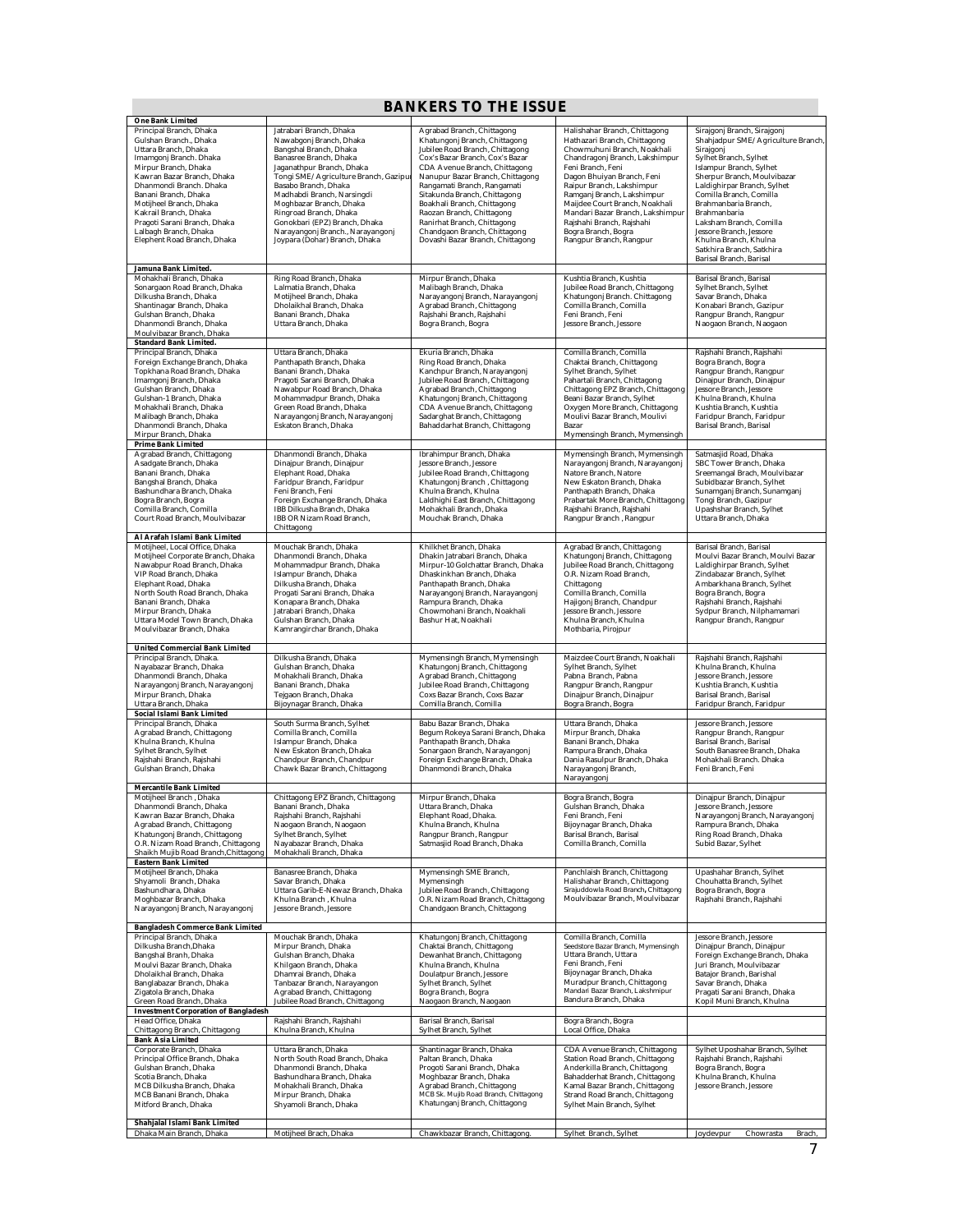| Danmondi Branch, Dhaka<br>Gulshan Branch, Dhaka<br>Foreign Exchange Branch, Dhaka<br>Kawran Bazar Branch, Dhaka | Bijoynagar Branch, Dhaka<br>Banani Branch, Dhaka<br>Eskaton Branch, Dhaka<br>Panthapath Branch, Dhaka | Malibagh Chowdhurypara Branch, Dhaka<br>Agrabad Branch, Chittagong<br>Khatunganj Branch, Chittagong<br>Jubilee Road Branch, Chittagong | Satmasiid Road Branch, Dhaka<br>Uttara Branch, Dhaka<br>Mirpur Branch, Dhaka<br>Gulshan South<br>Avenue Branch | Gazipur<br>Narayangonj Branch, Narayangonj<br>Dargahgate Branch, Sylhet<br>Wasa Moor Branch, Chittagong |
|-----------------------------------------------------------------------------------------------------------------|-------------------------------------------------------------------------------------------------------|----------------------------------------------------------------------------------------------------------------------------------------|----------------------------------------------------------------------------------------------------------------|---------------------------------------------------------------------------------------------------------|
|                                                                                                                 |                                                                                                       |                                                                                                                                        | Dhaka                                                                                                          |                                                                                                         |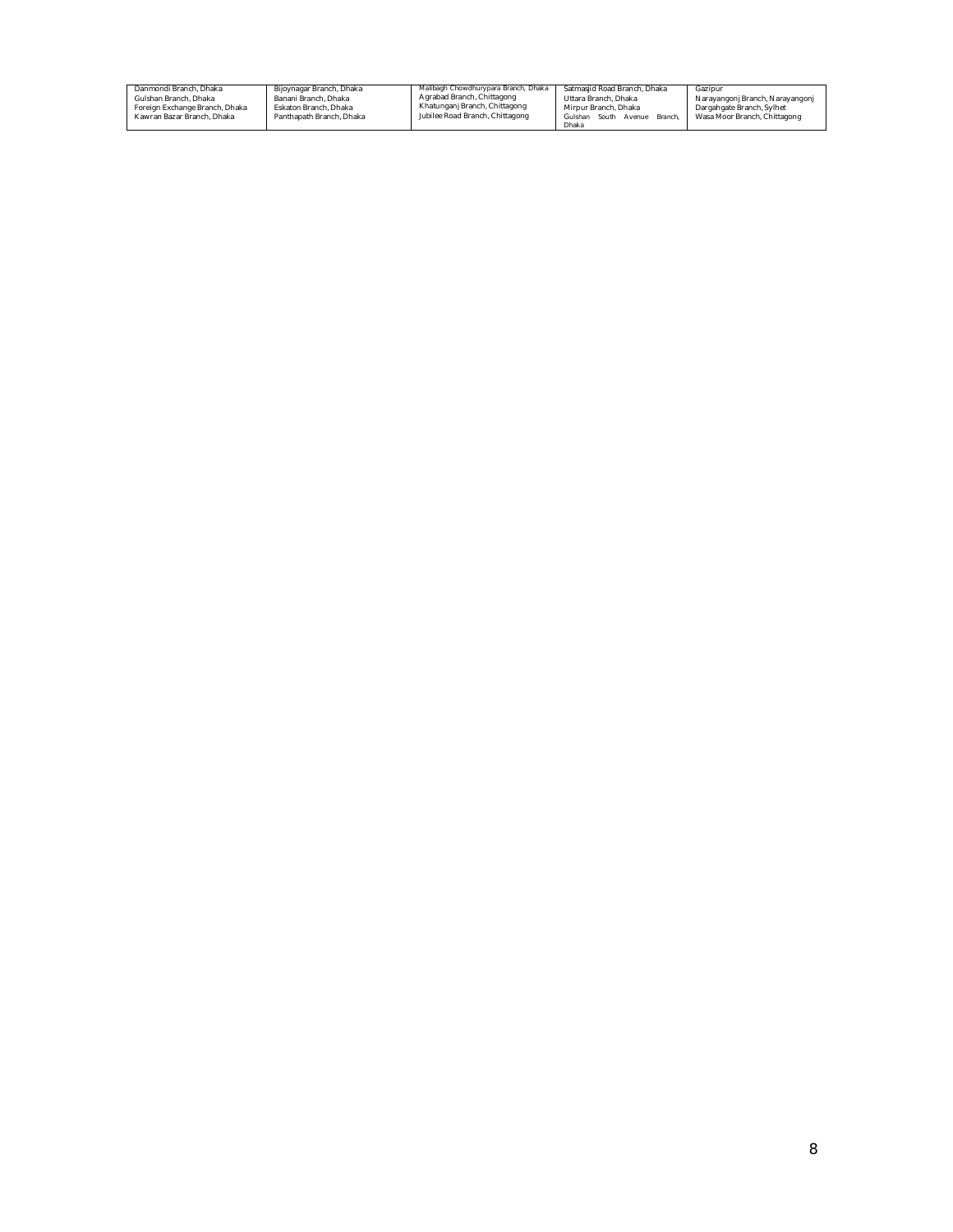## **National Feed Mill Limited**

#### **Auditors' Report under section 135(1) and paragraph 24(1) of Part -II of Third Schedule of the Companies Act 1994**

National Feed Mill Limited's audited financial statements for the year ending 31 December 2013 , 2012, 2011, 2010 and 2009 in pursuance of Section 135(1) under Paragraph 24(1) of Part -II of the Third Schedule of the Companies Act 1994 are as follows: **A) Statement of Assets and Liabilities:**

| <b>Particulars</b>                       |               |               |             |               |             |
|------------------------------------------|---------------|---------------|-------------|---------------|-------------|
|                                          | 31.12.201     | 31.12.201     | 31.12.201   | 31.12.201     | 31.12.200   |
| <b>ASSETS</b>                            |               |               |             |               |             |
| <b>Non-Current</b>                       | 328,881,70    | 332,875,62    | 320,047,542 | 273,482,35    | 153,617,111 |
| Property, Plant and Equipment            | 328,881,707   | 332,875,625   | 320,047,542 | 273,482,352   | 153,617,111 |
| <b>Investment in Government Bond</b>     |               | 5,000,00      | 5,450,00    | 6,420,00      | 1,420,00    |
| <b>Current Assets:</b>                   |               |               |             |               |             |
| Inventory                                | 455,514,545   | 471,236,145   | 239,570,599 | 162,377,346   | 43,487,975  |
| <b>Accounts Receivable</b>               | 202,341,960   | 118,574,032   | 91,214,608  | 74,250,542    | 61,998,245  |
| <b>Sundry Debtors</b>                    |               |               |             |               |             |
| Advance, Deposits & Prepayments          | 146,190,320   | 120,339,694   | 156,973,278 | 147, 123, 870 | 61,268,383  |
| Investments                              | 5,000,000     |               |             |               |             |
| Raw Materials in Transit                 |               | 4.099.427     | 73,235,000  | 152,246,589   | 92,125,919  |
| Interest Receivable                      | 502,568       | 425,000       |             |               |             |
| Cash and cash equivalents                | 5,131,607     | 35,497,410    | 12,066,703  | 8,064,330     | 2,957,610   |
| Sub-Total                                | 814,681,00    | 750,171,70    | 573,060,188 | 544,062,67    | 261,838,132 |
| <b>Total Assets</b>                      | 1,143,562,707 | 1,088,047,333 | 898,557,731 | 823,965,02    | 416,875,243 |
| <b>EQUITY AND LIABILITIES</b>            |               |               |             |               |             |
| <b>Capital and Reserve</b>               |               |               |             |               |             |
| Share Capital                            | 400,000,000   | 300,000,000   | 250,000,000 | 10,100,000    | 10,100,000  |
| <b>Retained Earnings</b>                 | 175,828,347   | 141,782,621   | 122,936,230 | 81,544,201    | 40,145,003  |
| <b>Share Money Deposit</b>               |               | 85,400,000    |             | 90,950,000    |             |
| Tax Holiday Reserve                      |               |               | 6,190,000   | 6,190,000     | 6,190,000   |
| General Reserve                          | 6,190,000     | 6,190,000     |             |               |             |
| Sub-Total                                | 582,018,34    | 533,372,62    | 379,126,230 | 188,784,20    | 56,435,00   |
| <b>Non-Current Liabilities</b>           |               |               |             |               |             |
| Long Term Loan                           | 46,284,46     | 113,232,78    | 133,969,198 | 119,813,88    | 121,665,961 |
| Deferred Tax                             |               | 4,024,08      |             |               |             |
| <b>Current Liabilities</b>               |               |               |             |               |             |
| <b>Accounts Payable</b>                  | 66,463,575    | 72,391,287    | 52,025,253  | 220,613,540   | 22,710,722  |
| Liabilities for Expenses & Other Finance | 43,258,857    | 11,970,094    | 7,736,904   |               |             |
| <b>Others Liabilities</b>                |               |               |             |               |             |
| <b>Sundry Creditors</b>                  |               |               |             |               |             |
| Workers Profit Participation Fund        | 3,891,146     |               |             |               |             |
| Current Maturity of Long Term Loans      | 32,536,785    |               |             | 18,305,772    | 47,396,399  |
| Short Term Loan                          | 351,818,541   | 343,566,755   | 320,067,119 | 276,447,635   | 168,667,158 |
| Provision for Income Tax                 | 17,290,993    | 9,489,707     | 5,633,026   |               |             |
| Sub-Total                                | 515,259,89    | 437,417,84    | 385,462,302 | 515,366,94    | 238,774,279 |
| <b>Total Equity and Liabilities</b>      | 1,143,562,707 | 1,088,047,333 | 898,557,731 | 823,965,02    | 416,875,243 |
|                                          |               |               |             |               |             |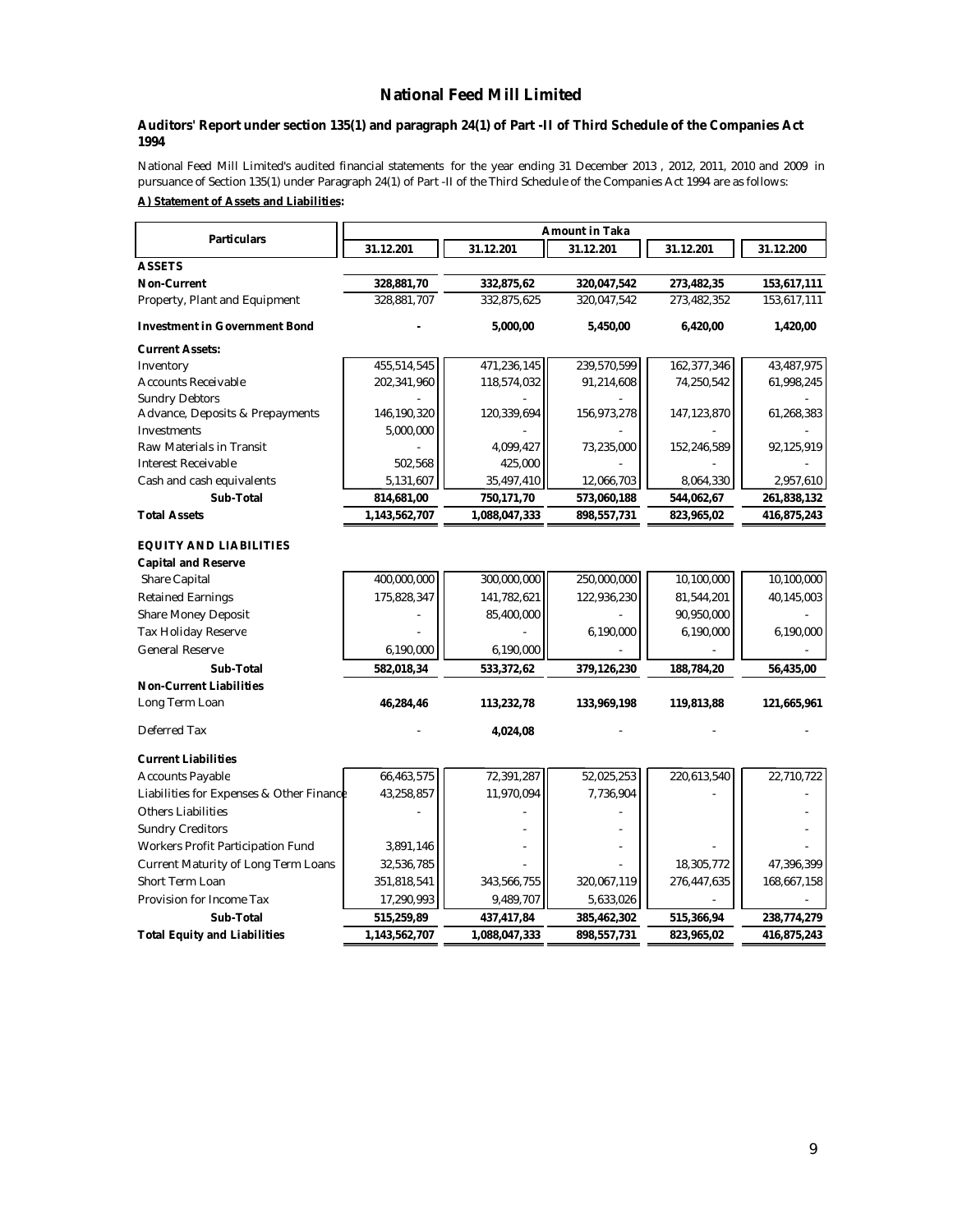| B) Statement of Operating Results:  |                 |                 |                    |                 |               |
|-------------------------------------|-----------------|-----------------|--------------------|-----------------|---------------|
| <b>Particulars</b>                  | 31.12.2013      | 31.12.2012      | 31.12.2011         | 31.12.2010      | 31.12.2009    |
|                                     | Taka            | Taka            | Taka               | Taka            | <b>Taka</b>   |
| <b>Turnover</b>                     | 1,530,273,880   | 1,490,021,503   | 1,475,329,946      | 1,029,978,696   | 874,383,412   |
|                                     |                 |                 |                    |                 |               |
| <b>Cost of Goods Sold</b>           | (1,340,787,554) | (1,308,350,241) | (1, 331, 754, 754) | (915, 230, 788) | (752,667,085) |
| <b>Gross Profit</b>                 | 189,486,326     | 181,671,262     | 143,575,192        | 114,747,908     | 121,716,327   |
| <b>Less: Operating Expenses</b>     | 38,397,498      | 30,233,712      | 27,438,079         | 20,299,590      | 18,899,069    |
| <b>Administrative Expenses</b>      | 29,949,674      | 24,835,312      | 21,207,870         | 14,897,394      | 13,200,199    |
| Selling & Distribution Expenses     | 8,447,824       | 5,398,400       | 6,230,209          | 5,402,196       | 5,698,870     |
|                                     |                 |                 |                    |                 |               |
| Profit from operation               | 151,088,828     | 151,437,550     | 116, 137, 113      | 94,448,318      | 102,817,258   |
|                                     |                 | 71,426,954      | 52,082,524         | 45,596,130      | 55, 143, 273  |
| <b>Financial Charges</b>            |                 | 71,426,954      | 52,082,524         | 45,596,130      | 55, 143, 273  |
| <b>Non Operating Income</b>         | 1,355,155       | 552,919         | 247,350            | (489, 875)      |               |
| Other income                        | 1,355,155       | 552,919         | 247,350            |                 |               |
| Loss on Sales of Fixed Assets       |                 |                 |                    | (489, 875)      |               |
|                                     |                 |                 |                    |                 |               |
| <b>Non Operating Expenses</b>       | 70,729,909      |                 |                    |                 |               |
| <b>Financial Expenses</b>           | 70,729,909      |                 |                    |                 |               |
| Net Profit for the year before WPPF | 81,714,074      | 80,563,514      | 64,301,939         | 48,362,313      | 47,673,985    |
| Workers Profit Participation Fund   | (3,891,146)     | (3,836,358)     |                    |                 |               |
| Profit before tax                   | 77,822,928      | 76,727,156      | 64,301,939         | 48,362,313      | 47,673,985    |
| Less: Tax Holiday Reserve:          |                 |                 |                    |                 | (4,770,000)   |
| Less: Provision for Tax:            |                 |                 |                    |                 |               |
| <b>Current Tax</b>                  | (3,537,806)     | (3,856,681)     | (3,214,910)        | (2, 418, 116)   |               |
| Deferred Tax                        | (239, 396)      | (1,100,260)     |                    |                 |               |
| Net Profit for the period after Tax | 74,045,726      | 71,770,215      | 61,087,029         | 45,944,198      | 42,903,985    |
| Earnings per Share (EPS):           | 1.85            | 2.39            | 2.44               | 45.49           | 42.48         |
| <b>NAV</b>                          | 14.55           | 17.78           | 15.17              | 186.92          | 55.88         |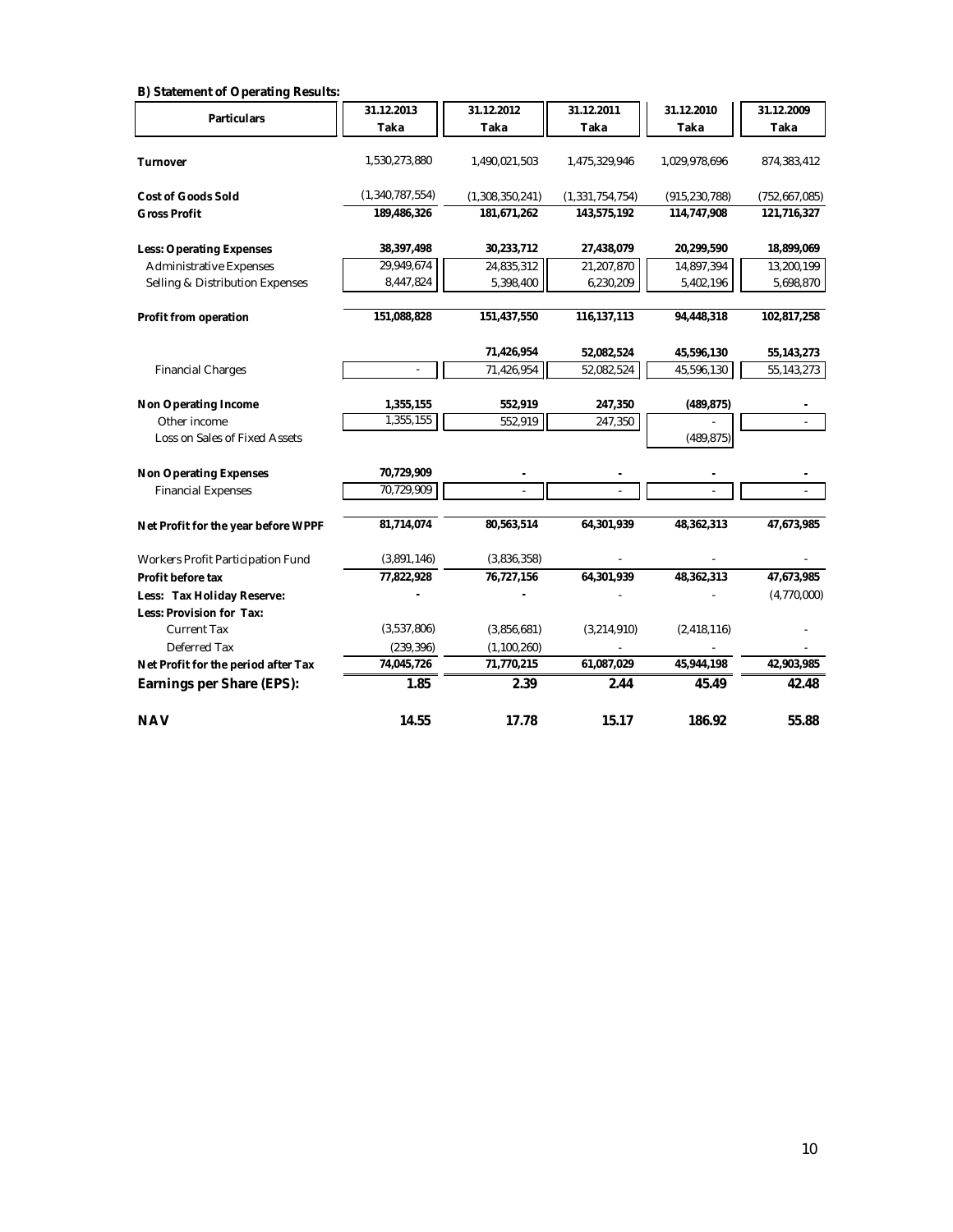#### **C) Cash Flow Statement:**

| 1. Cash Flows from Operating Activities<br>1,446,505,953<br>1,462,662,078<br>1,457,215,517<br>1,017,726,399<br>Cash Receipts from Customer<br>865,012,512<br>(1, 283, 897, 617)<br>(1,441,508,682)<br>Cash Payment to Suppliers and employees<br>Cash paid for purchases, salaries, interest, expenses etc.<br>(1, 556, 842, 516)<br>(979, 527, 906)<br>(821, 819, 793)<br>Cash paid for Expenses<br>(78.660.941)<br>(84,040,044)<br>40,195,055<br>Cash paid/Receive on Related Party<br>(10, 176, 207)<br>(99,626,999)<br>Cash generated from operating activities<br>73,771,188<br>(22,691,593)<br>38.198.493<br>43,192,719<br><b>Tax Paid</b><br>(2,015,076)<br>(963, 703)<br>(70, 729, 909)<br>Cash paid for Bank interest & charges<br>(79,061,589)<br>(72, 744, 985)<br>(80,025,292)<br>Net cash flow from Operating Activities<br>1,026,203<br>(102, 716, 885)<br>(99,626,999)<br>38.198.493<br>43.192.719<br>2. Cash Flows from Investing Activities<br>(15,064,842)<br>(31,809,569)<br>(65,094,511)<br>(136, 450, 925)<br>(9,671,053)<br>Acquisition of property, plant & equipment<br><b>Interest Receive</b><br>1,277,587<br>127,919<br>(5,000,000)<br>(5,000,000)<br>Investment of FDR<br>(450,000)<br>919,000<br>Sales of Fixed Assets<br>450,000<br>Encashment in Govt. Bond<br>5.000.000<br>Net Cash used in Investing Activities<br>(13, 787, 255)<br>(31, 231, 650)<br>(65,094,511)<br>(140, 531, 925)<br>(10, 121, 053)<br>3. Cash Flows from Financing Activities<br>(34, 411, 537)<br>(20, 736, 453)<br>Long Term Loan Receive/ Adjust<br>Term Loan From Bank - Net<br>39,468,883<br>57,625,344<br>(29, 921, 303)<br>8.251.786<br>92.715.695<br>Short Term Loan Receive<br>Lease Finance - Net<br>(41, 135, 192)<br>(2,978,135)<br>90,950,000<br>Share Money Receive(against Placement Share)<br>85,400,000<br>Dividend paid<br>(6,045,000)<br>New Issue (Share Capital)<br>14,600,000<br>129,255,000<br>Net cash provided by financing activities (3)<br>(17,604,751)<br>157,379,242<br>168,723,883<br>107,440,152<br>(32,899,438)<br>Net increase/decrease in cash and cash equivalents (1+2+3)<br>(30, 365, 803)<br>23,430,707<br>4,002,373<br>5,106,720<br>172,228<br>Cash and cash equivalents at the beginning of the year<br>35,497,410<br>12,066,703<br>8,064,330<br>2,957,610<br>2,785,382<br>Cash and cash equivalents at the end of the year<br>5,131,607<br>35,497,410<br>12,066,703<br>8,064,330<br>2,957,610 |  | <b>Particulars</b> | 31.12.2013 | 31.12.2012 | 31.12.2011 | 31.12.2010 | 31.12.2009 |  |
|------------------------------------------------------------------------------------------------------------------------------------------------------------------------------------------------------------------------------------------------------------------------------------------------------------------------------------------------------------------------------------------------------------------------------------------------------------------------------------------------------------------------------------------------------------------------------------------------------------------------------------------------------------------------------------------------------------------------------------------------------------------------------------------------------------------------------------------------------------------------------------------------------------------------------------------------------------------------------------------------------------------------------------------------------------------------------------------------------------------------------------------------------------------------------------------------------------------------------------------------------------------------------------------------------------------------------------------------------------------------------------------------------------------------------------------------------------------------------------------------------------------------------------------------------------------------------------------------------------------------------------------------------------------------------------------------------------------------------------------------------------------------------------------------------------------------------------------------------------------------------------------------------------------------------------------------------------------------------------------------------------------------------------------------------------------------------------------------------------------------------------------------------------------------------------------------------------------------------------------------------------------------------------------------------------------------------------------------------------------------------------------------------------------------------------------------|--|--------------------|------------|------------|------------|------------|------------|--|
|                                                                                                                                                                                                                                                                                                                                                                                                                                                                                                                                                                                                                                                                                                                                                                                                                                                                                                                                                                                                                                                                                                                                                                                                                                                                                                                                                                                                                                                                                                                                                                                                                                                                                                                                                                                                                                                                                                                                                                                                                                                                                                                                                                                                                                                                                                                                                                                                                                                |  |                    |            |            |            |            |            |  |
|                                                                                                                                                                                                                                                                                                                                                                                                                                                                                                                                                                                                                                                                                                                                                                                                                                                                                                                                                                                                                                                                                                                                                                                                                                                                                                                                                                                                                                                                                                                                                                                                                                                                                                                                                                                                                                                                                                                                                                                                                                                                                                                                                                                                                                                                                                                                                                                                                                                |  |                    |            |            |            |            |            |  |
|                                                                                                                                                                                                                                                                                                                                                                                                                                                                                                                                                                                                                                                                                                                                                                                                                                                                                                                                                                                                                                                                                                                                                                                                                                                                                                                                                                                                                                                                                                                                                                                                                                                                                                                                                                                                                                                                                                                                                                                                                                                                                                                                                                                                                                                                                                                                                                                                                                                |  |                    |            |            |            |            |            |  |
|                                                                                                                                                                                                                                                                                                                                                                                                                                                                                                                                                                                                                                                                                                                                                                                                                                                                                                                                                                                                                                                                                                                                                                                                                                                                                                                                                                                                                                                                                                                                                                                                                                                                                                                                                                                                                                                                                                                                                                                                                                                                                                                                                                                                                                                                                                                                                                                                                                                |  |                    |            |            |            |            |            |  |
|                                                                                                                                                                                                                                                                                                                                                                                                                                                                                                                                                                                                                                                                                                                                                                                                                                                                                                                                                                                                                                                                                                                                                                                                                                                                                                                                                                                                                                                                                                                                                                                                                                                                                                                                                                                                                                                                                                                                                                                                                                                                                                                                                                                                                                                                                                                                                                                                                                                |  |                    |            |            |            |            |            |  |
|                                                                                                                                                                                                                                                                                                                                                                                                                                                                                                                                                                                                                                                                                                                                                                                                                                                                                                                                                                                                                                                                                                                                                                                                                                                                                                                                                                                                                                                                                                                                                                                                                                                                                                                                                                                                                                                                                                                                                                                                                                                                                                                                                                                                                                                                                                                                                                                                                                                |  |                    |            |            |            |            |            |  |
|                                                                                                                                                                                                                                                                                                                                                                                                                                                                                                                                                                                                                                                                                                                                                                                                                                                                                                                                                                                                                                                                                                                                                                                                                                                                                                                                                                                                                                                                                                                                                                                                                                                                                                                                                                                                                                                                                                                                                                                                                                                                                                                                                                                                                                                                                                                                                                                                                                                |  |                    |            |            |            |            |            |  |
|                                                                                                                                                                                                                                                                                                                                                                                                                                                                                                                                                                                                                                                                                                                                                                                                                                                                                                                                                                                                                                                                                                                                                                                                                                                                                                                                                                                                                                                                                                                                                                                                                                                                                                                                                                                                                                                                                                                                                                                                                                                                                                                                                                                                                                                                                                                                                                                                                                                |  |                    |            |            |            |            |            |  |
|                                                                                                                                                                                                                                                                                                                                                                                                                                                                                                                                                                                                                                                                                                                                                                                                                                                                                                                                                                                                                                                                                                                                                                                                                                                                                                                                                                                                                                                                                                                                                                                                                                                                                                                                                                                                                                                                                                                                                                                                                                                                                                                                                                                                                                                                                                                                                                                                                                                |  |                    |            |            |            |            |            |  |
|                                                                                                                                                                                                                                                                                                                                                                                                                                                                                                                                                                                                                                                                                                                                                                                                                                                                                                                                                                                                                                                                                                                                                                                                                                                                                                                                                                                                                                                                                                                                                                                                                                                                                                                                                                                                                                                                                                                                                                                                                                                                                                                                                                                                                                                                                                                                                                                                                                                |  |                    |            |            |            |            |            |  |
|                                                                                                                                                                                                                                                                                                                                                                                                                                                                                                                                                                                                                                                                                                                                                                                                                                                                                                                                                                                                                                                                                                                                                                                                                                                                                                                                                                                                                                                                                                                                                                                                                                                                                                                                                                                                                                                                                                                                                                                                                                                                                                                                                                                                                                                                                                                                                                                                                                                |  |                    |            |            |            |            |            |  |
|                                                                                                                                                                                                                                                                                                                                                                                                                                                                                                                                                                                                                                                                                                                                                                                                                                                                                                                                                                                                                                                                                                                                                                                                                                                                                                                                                                                                                                                                                                                                                                                                                                                                                                                                                                                                                                                                                                                                                                                                                                                                                                                                                                                                                                                                                                                                                                                                                                                |  |                    |            |            |            |            |            |  |
|                                                                                                                                                                                                                                                                                                                                                                                                                                                                                                                                                                                                                                                                                                                                                                                                                                                                                                                                                                                                                                                                                                                                                                                                                                                                                                                                                                                                                                                                                                                                                                                                                                                                                                                                                                                                                                                                                                                                                                                                                                                                                                                                                                                                                                                                                                                                                                                                                                                |  |                    |            |            |            |            |            |  |
|                                                                                                                                                                                                                                                                                                                                                                                                                                                                                                                                                                                                                                                                                                                                                                                                                                                                                                                                                                                                                                                                                                                                                                                                                                                                                                                                                                                                                                                                                                                                                                                                                                                                                                                                                                                                                                                                                                                                                                                                                                                                                                                                                                                                                                                                                                                                                                                                                                                |  |                    |            |            |            |            |            |  |
|                                                                                                                                                                                                                                                                                                                                                                                                                                                                                                                                                                                                                                                                                                                                                                                                                                                                                                                                                                                                                                                                                                                                                                                                                                                                                                                                                                                                                                                                                                                                                                                                                                                                                                                                                                                                                                                                                                                                                                                                                                                                                                                                                                                                                                                                                                                                                                                                                                                |  |                    |            |            |            |            |            |  |
|                                                                                                                                                                                                                                                                                                                                                                                                                                                                                                                                                                                                                                                                                                                                                                                                                                                                                                                                                                                                                                                                                                                                                                                                                                                                                                                                                                                                                                                                                                                                                                                                                                                                                                                                                                                                                                                                                                                                                                                                                                                                                                                                                                                                                                                                                                                                                                                                                                                |  |                    |            |            |            |            |            |  |
|                                                                                                                                                                                                                                                                                                                                                                                                                                                                                                                                                                                                                                                                                                                                                                                                                                                                                                                                                                                                                                                                                                                                                                                                                                                                                                                                                                                                                                                                                                                                                                                                                                                                                                                                                                                                                                                                                                                                                                                                                                                                                                                                                                                                                                                                                                                                                                                                                                                |  |                    |            |            |            |            |            |  |
|                                                                                                                                                                                                                                                                                                                                                                                                                                                                                                                                                                                                                                                                                                                                                                                                                                                                                                                                                                                                                                                                                                                                                                                                                                                                                                                                                                                                                                                                                                                                                                                                                                                                                                                                                                                                                                                                                                                                                                                                                                                                                                                                                                                                                                                                                                                                                                                                                                                |  |                    |            |            |            |            |            |  |
|                                                                                                                                                                                                                                                                                                                                                                                                                                                                                                                                                                                                                                                                                                                                                                                                                                                                                                                                                                                                                                                                                                                                                                                                                                                                                                                                                                                                                                                                                                                                                                                                                                                                                                                                                                                                                                                                                                                                                                                                                                                                                                                                                                                                                                                                                                                                                                                                                                                |  |                    |            |            |            |            |            |  |
|                                                                                                                                                                                                                                                                                                                                                                                                                                                                                                                                                                                                                                                                                                                                                                                                                                                                                                                                                                                                                                                                                                                                                                                                                                                                                                                                                                                                                                                                                                                                                                                                                                                                                                                                                                                                                                                                                                                                                                                                                                                                                                                                                                                                                                                                                                                                                                                                                                                |  |                    |            |            |            |            |            |  |
|                                                                                                                                                                                                                                                                                                                                                                                                                                                                                                                                                                                                                                                                                                                                                                                                                                                                                                                                                                                                                                                                                                                                                                                                                                                                                                                                                                                                                                                                                                                                                                                                                                                                                                                                                                                                                                                                                                                                                                                                                                                                                                                                                                                                                                                                                                                                                                                                                                                |  |                    |            |            |            |            |            |  |
|                                                                                                                                                                                                                                                                                                                                                                                                                                                                                                                                                                                                                                                                                                                                                                                                                                                                                                                                                                                                                                                                                                                                                                                                                                                                                                                                                                                                                                                                                                                                                                                                                                                                                                                                                                                                                                                                                                                                                                                                                                                                                                                                                                                                                                                                                                                                                                                                                                                |  |                    |            |            |            |            |            |  |
|                                                                                                                                                                                                                                                                                                                                                                                                                                                                                                                                                                                                                                                                                                                                                                                                                                                                                                                                                                                                                                                                                                                                                                                                                                                                                                                                                                                                                                                                                                                                                                                                                                                                                                                                                                                                                                                                                                                                                                                                                                                                                                                                                                                                                                                                                                                                                                                                                                                |  |                    |            |            |            |            |            |  |
|                                                                                                                                                                                                                                                                                                                                                                                                                                                                                                                                                                                                                                                                                                                                                                                                                                                                                                                                                                                                                                                                                                                                                                                                                                                                                                                                                                                                                                                                                                                                                                                                                                                                                                                                                                                                                                                                                                                                                                                                                                                                                                                                                                                                                                                                                                                                                                                                                                                |  |                    |            |            |            |            |            |  |
|                                                                                                                                                                                                                                                                                                                                                                                                                                                                                                                                                                                                                                                                                                                                                                                                                                                                                                                                                                                                                                                                                                                                                                                                                                                                                                                                                                                                                                                                                                                                                                                                                                                                                                                                                                                                                                                                                                                                                                                                                                                                                                                                                                                                                                                                                                                                                                                                                                                |  |                    |            |            |            |            |            |  |
|                                                                                                                                                                                                                                                                                                                                                                                                                                                                                                                                                                                                                                                                                                                                                                                                                                                                                                                                                                                                                                                                                                                                                                                                                                                                                                                                                                                                                                                                                                                                                                                                                                                                                                                                                                                                                                                                                                                                                                                                                                                                                                                                                                                                                                                                                                                                                                                                                                                |  |                    |            |            |            |            |            |  |
|                                                                                                                                                                                                                                                                                                                                                                                                                                                                                                                                                                                                                                                                                                                                                                                                                                                                                                                                                                                                                                                                                                                                                                                                                                                                                                                                                                                                                                                                                                                                                                                                                                                                                                                                                                                                                                                                                                                                                                                                                                                                                                                                                                                                                                                                                                                                                                                                                                                |  |                    |            |            |            |            |            |  |
|                                                                                                                                                                                                                                                                                                                                                                                                                                                                                                                                                                                                                                                                                                                                                                                                                                                                                                                                                                                                                                                                                                                                                                                                                                                                                                                                                                                                                                                                                                                                                                                                                                                                                                                                                                                                                                                                                                                                                                                                                                                                                                                                                                                                                                                                                                                                                                                                                                                |  |                    |            |            |            |            |            |  |
|                                                                                                                                                                                                                                                                                                                                                                                                                                                                                                                                                                                                                                                                                                                                                                                                                                                                                                                                                                                                                                                                                                                                                                                                                                                                                                                                                                                                                                                                                                                                                                                                                                                                                                                                                                                                                                                                                                                                                                                                                                                                                                                                                                                                                                                                                                                                                                                                                                                |  |                    |            |            |            |            |            |  |
|                                                                                                                                                                                                                                                                                                                                                                                                                                                                                                                                                                                                                                                                                                                                                                                                                                                                                                                                                                                                                                                                                                                                                                                                                                                                                                                                                                                                                                                                                                                                                                                                                                                                                                                                                                                                                                                                                                                                                                                                                                                                                                                                                                                                                                                                                                                                                                                                                                                |  |                    |            |            |            |            |            |  |
|                                                                                                                                                                                                                                                                                                                                                                                                                                                                                                                                                                                                                                                                                                                                                                                                                                                                                                                                                                                                                                                                                                                                                                                                                                                                                                                                                                                                                                                                                                                                                                                                                                                                                                                                                                                                                                                                                                                                                                                                                                                                                                                                                                                                                                                                                                                                                                                                                                                |  |                    |            |            |            |            |            |  |
|                                                                                                                                                                                                                                                                                                                                                                                                                                                                                                                                                                                                                                                                                                                                                                                                                                                                                                                                                                                                                                                                                                                                                                                                                                                                                                                                                                                                                                                                                                                                                                                                                                                                                                                                                                                                                                                                                                                                                                                                                                                                                                                                                                                                                                                                                                                                                                                                                                                |  |                    |            |            |            |            |            |  |
|                                                                                                                                                                                                                                                                                                                                                                                                                                                                                                                                                                                                                                                                                                                                                                                                                                                                                                                                                                                                                                                                                                                                                                                                                                                                                                                                                                                                                                                                                                                                                                                                                                                                                                                                                                                                                                                                                                                                                                                                                                                                                                                                                                                                                                                                                                                                                                                                                                                |  |                    |            |            |            |            |            |  |

1. The Company incorporated on December 22, 1999;

2. The legal status of the company has been changed into public limited company from private limited company on June 22, 2011;

3. The face value of the shares has been changed into Taka 10/- per share from Taka 100/- per share on,22 June,2011.

| .              |                          |           |                |           |           |
|----------------|--------------------------|-----------|----------------|-----------|-----------|
|                | 31-Dec-13                | 31-Dec-12 | 31-Dec-11<br>H | 31-Dec-10 | 31-Dec-09 |
| Cash Dividend  | 10%                      | -         | -              | 45%       | 45%       |
| Stock Dividend | $\overline{\phantom{0}}$ | -         | 20%            | 195%      | -         |
|                |                          |           |                |           |           |

Sd/- **Dhaka Atik Khaled & Co. Chartered Accountants**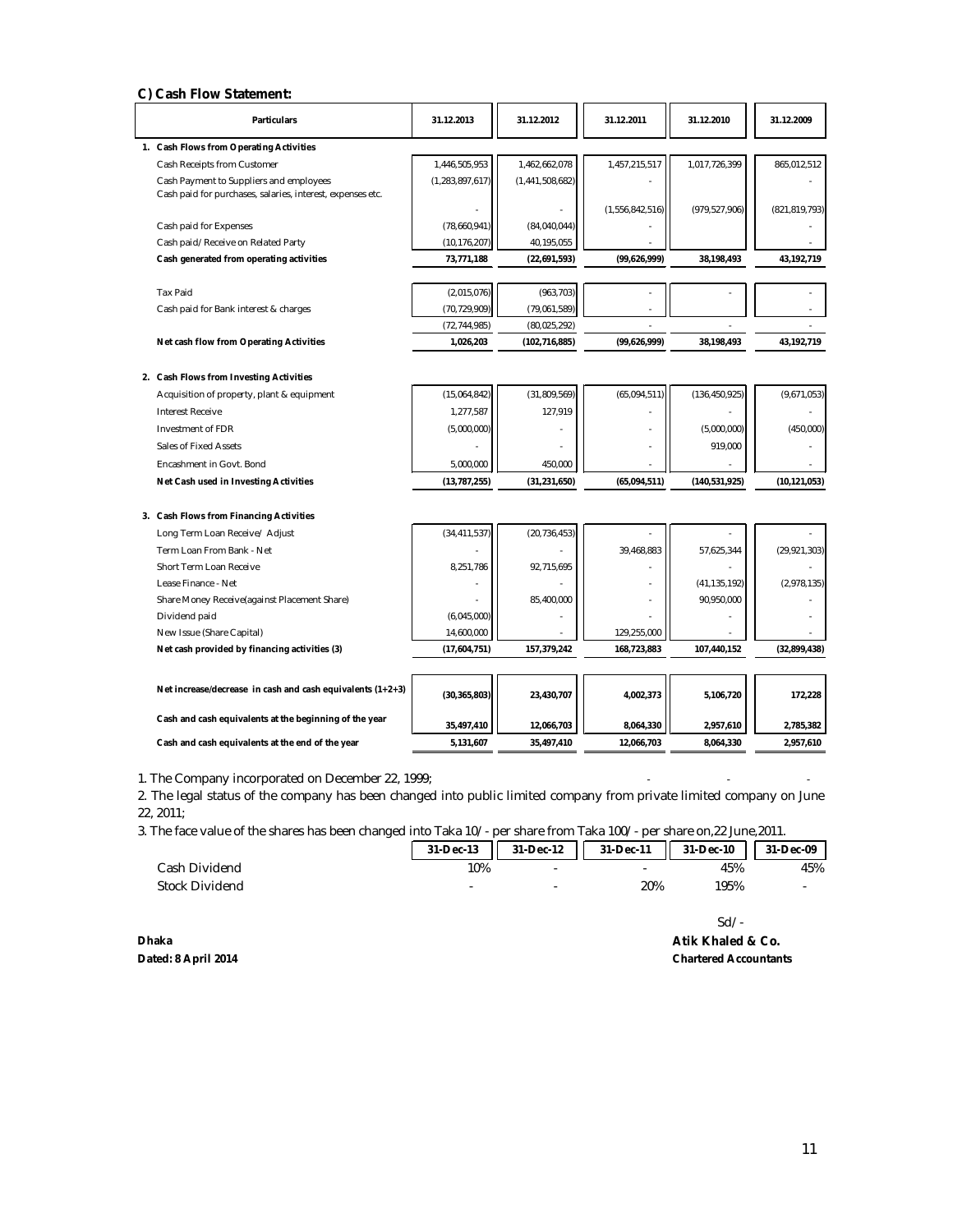#### **Auditors Certificate Regarding calculation of EPS and Ratios Statement of Ratio Analysis National Feed Mill Limited**

This is to certify that National Feed Limited has maintained the following ratios as computed on the basis of audited financial statements for the year ended December 31, 2013, 2012, 2011, 2010 and 2009. Based on our review, we hereby certify that the company has properly prepared the following ratios for the period/years as started below:

|                                                        |                                                                                                                     | <b>Amount in Taka</b>   |              |                                  |        |       |  |
|--------------------------------------------------------|---------------------------------------------------------------------------------------------------------------------|-------------------------|--------------|----------------------------------|--------|-------|--|
| <b>Particulars</b>                                     | Formula                                                                                                             | 31.12.2013              | 31.12.2012   | 31.12.2011 31.12.2010 31.12.2009 |        |       |  |
| <b>IQUIDITY RATIO</b>                                  |                                                                                                                     |                         |              |                                  |        |       |  |
| Current Ratio (Times)                                  | <b>Current Assets</b><br>Current Liabilities                                                                        | 1.58                    | 1.72         | 1.49                             | 1.06   | 1.10  |  |
| Quick(Acid Test) Ratio (Times)                         | (Current Assets-Inventory)<br><b>Current Liabilities</b>                                                            | 0.63<br>0.68<br>0.70    |              | 0.45                             | 0.53   |       |  |
| <b>Times</b><br>Interest<br>Earned<br>Ratio<br>(Times) | <b>Operating Profit</b><br>Net Interest Expenses                                                                    | 2.14                    | 2.12         | 2.23                             | 2.07   | 1.86  |  |
| Debt to Equity Ratio (Times)                           | Total Debt = (Secured Loan + Current Portion of Secured Loan)<br>Total Equity = (Share Capital + Reserve & Surplus) | 0.14                    | 0.21         | 0.35                             | 0.73   | 3.00  |  |
| <b>OPERATING RATIO</b>                                 |                                                                                                                     |                         |              |                                  |        |       |  |
| Accounts Receivable Turnover Rati                      | Sales<br>Average Accounts Receivable = (Opening + Closing Receivable)/2                                             | 9.54                    | 14.20        | 17.83                            | 15.12  | 15.26 |  |
| <b>Inventory Turnover Ratio</b>                        | Cost Of Goods Sold<br>Average Inventory Cost= (Openng + Closing Inventory)/2                                        | 2.89                    | 3.32<br>4.25 |                                  | 4.07   | 6.40  |  |
| <b>Total Assets Turnover Ratio</b>                     | Sales<br>Average Total Assets = (Openng + Closing Assets)/2                                                         | 1.37                    | 1.50         | 1.71                             | 1.66   | 2.19  |  |
| PROFITABILITY RATIO                                    |                                                                                                                     |                         |              |                                  |        |       |  |
| Gross Profit Margin                                    | Gross Profit X 100<br>Sales                                                                                         | 12.38                   | 12.19        | 9.73                             | 11.14  | 13.92 |  |
| Operating Profit Margin                                | Operating Profit X 100<br>Sales                                                                                     | 9.87                    | 10.16        | 7.87                             | 9.17   | 11.76 |  |
| Net Profit Margin                                      | Net Profit X 100<br>Sales                                                                                           | 4.84                    | 4.82         | 4.14                             | 4.46   | 4.91  |  |
| Return On Assets (ROA)%                                | Net Profit For The Year X 100<br>Average Total Assets = (Openng + Closing Assets)/2                                 | 6.64                    | 7.23<br>7.09 |                                  | 7.41   | 10.76 |  |
| Return on Equity(ROE)%                                 | Net Profit For The Year X 100<br>/erage Total Stackholder Equity (Opening + Closing Capital & Reserve)              | 13.28<br>15.73<br>21.51 |              | 37.47                            | 125.60 |       |  |
| Earning Per Share (Taka)                               | Net Profit Available For Ordinary Shareholder<br>Weighted Average No. Of Ordinary Shares Outstanding                | 1.86                    | 2.79         | 2.44                             | 45.49  | 42.48 |  |

**Dhaka Dated: 8 April 2014**

Sd/- **Chartered Accountants Atik Khaled & Co.**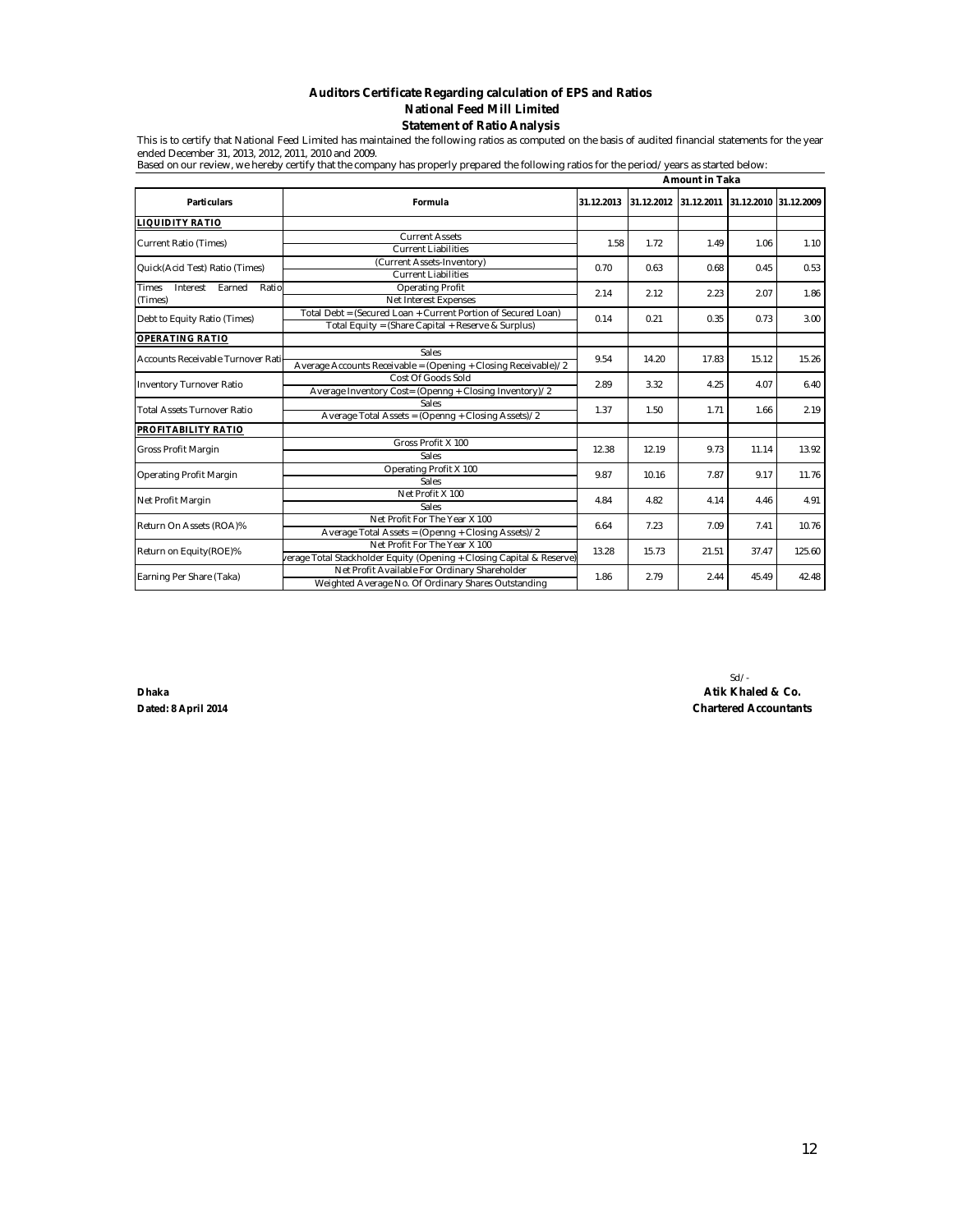#### **New IPO Application Process**

1. In addition to the existing IPO application process, applicants can also apply through their Stockbroker/Merchant Bankers in the following process:

#### **Step-1 (Applicant)**

- a. Applicants other than Non-resident Bangladeshi (NRB) and Foreign applicants for public issue of securities shall submit application/instruction, within the subscription period, to the Stockbroker/ Merchant Banker where the applicant maintains BO account.
- b. The application/instruction may be submitted in prescribed paper or electronic form, which shall contain the Customer ID, Name, BO Account Number, Number of Securities applied for, Total Amount and Category of the Applicant. At the same time the applicant shall make the application money available in respective customer account maintained with the Stockbroker/Merchant Banker. No margin facility, advance or deferred payment is permissible for this purpose. Application/instructions shall be preserved by the same Stockbroker/Merchant Banker up to 6 months from listing of the securities with exchange.

#### **Step-2 (Intermediary)**

- a. The Stockbroker/Merchant Banker shall maintain separate bank account only for this purpose namely "Public Issue Application Account". The Stockbroker/Merchant Banker shall verify the availability of fund and if find in order, block the customer account for an amount equivalent to the application money, accumulate all the application/instructions received up to the subscription closing date, deposit the amount in the "Public Issue Application Account" maintained with its bank, instruct the banker to block the account for an amount equivalent to the aggregate application money and to issue a certificate in this regard. In case of application submitted by the Stock-dealer or the Merchant Banker's own portfolio, the application amount should also be transferred to the "Public Issue Application Account".
- b. Banker of the Stockbroker/Merchant Banker shall block the account(s) as requested for, issue a certificate confirming the same and provide it to the respective Stockbroker/Merchant Banker. The Stockbroker/Merchant Banker shall prepare category wise lists of the applicants containing Customer ID, Name, BO Account Number and Number of Securities applied for, and within 03 (three) working days from the subscription closing date, send it to the issuer both in electronic (text format with tilde '~' separator) and printed format along with the certificate issued by its banker.

## **Step-3 (Issuer)**

- a. The issuer shall prepare consolidated list of the applications and send the applicants' BOIDs in electronic (text format with tilde '~' separator) format in a CDROM to CDBL for verification. CDBL shall verify the BOIDs as to whether the BO accounts of the applicants are active or not. Along with the verification report, CDBL shall provide the issuer with an updated database of the applicants containing BO Account Number, Name, Addresses, Parents' Name, Joint Account Information and Bank Account Information. After receiving verification report and information from CDBL, the issuer shall scrutinize the applications, prepare category wise consolidated lists of the valid and invalid applications, submit status reports of subscription to the Commission and the stock exchanges and conduct lottery in line with the conditions of the consent letter.
- b. Within 02 (two) working days of conducting lottery, the issuer shall:
	- i. send the lists of the successful and unsuccessful applicants (other than NRB and foreign) in electronic (text format with tilde '~' separator) and printed format to the Stockbroker/Merchant Banker, request them to unblock the amount blocked earlier and remit the amount of successful applicants to the issuers respective Escrow Account opened for subscription purpose.
	- ii. issue allotment letters in the names of successful applicants in electronic format with digital signatures and send those to respective Stockbroker/Merchant Bankers. To credit the allotted shares to the respective BO accounts, the issuer shall send consolidated allotment data (BOID and number of securities) in text format in a CDROM to CDBL.

#### **Step-4 (Intermediary)**

- a. On the next working day of receiving the documents from the issuer and issue manager, the stockbroker/Merchant Banker shall request its banker to release the amount blocked earlier and remit the aggregate amount of successful applicants deducting service charge to the 'Escrow' account of the issuer opened for the subscription purpose.
- b. On the next working day of receiving request from the Stockbrokers/Merchant Bankers, their bankers shall unblock the amount blocked in the account(s) and remit the amount as requested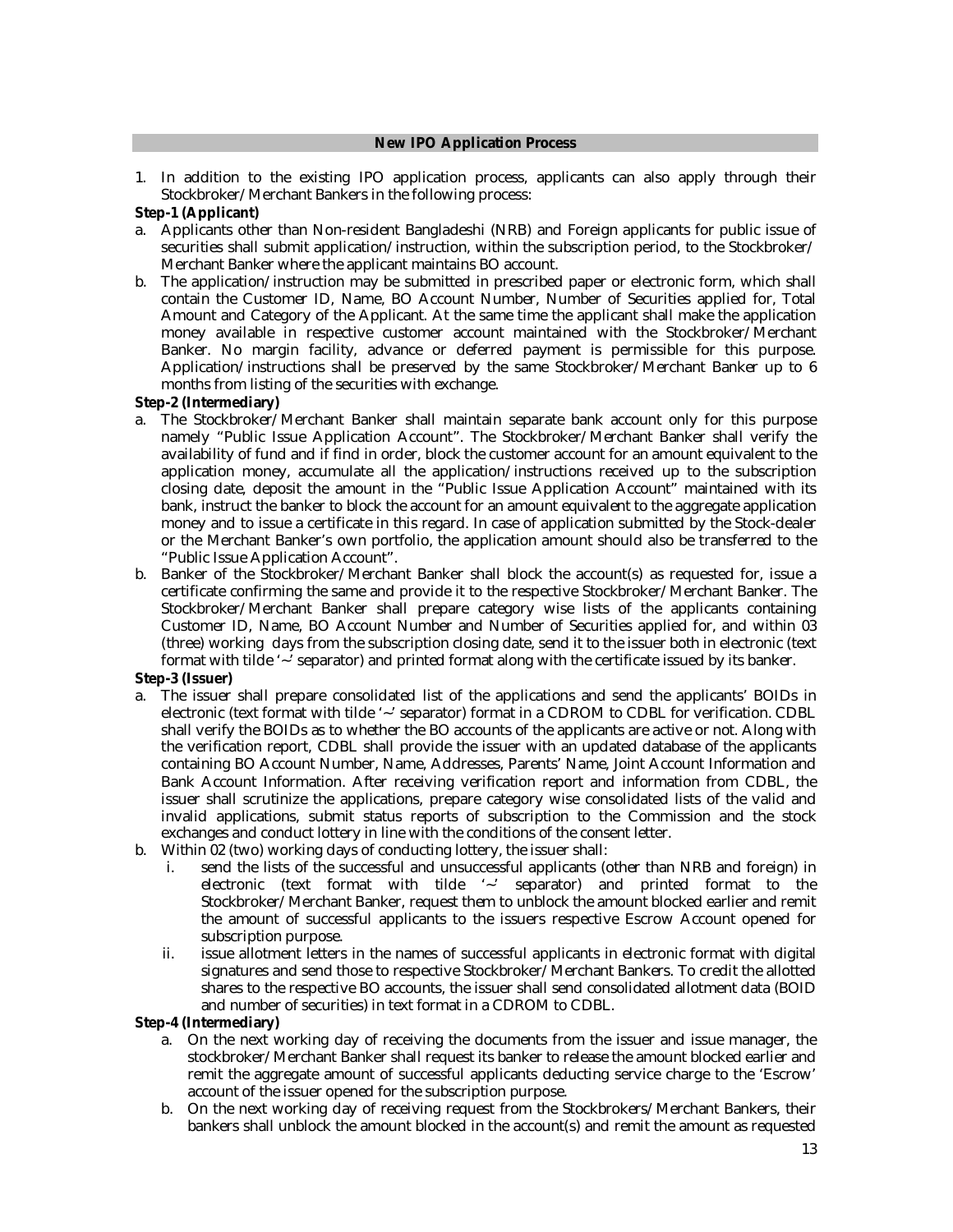for to the issuer's 'Escrow' account. Simultaneously, the stockbrokers/Merchant Bankers shall unblock the customer accounts; inform the successful applicants about allotment of securities and the unsuccessful applicants about releasing their blocked amounts. The unblocked amounts of unsuccessful applicants shall be placed as per their instructions.

#### **Miscellaneous**:

- a. The issuer and Issue Manager(s) shall jointly ensure compliance of the above.
- b. The Stockbroker/Merchant Banker shall be entitled to service charge at a rate of 0.05% on the total amount of application money received by them. The service charge shall be paid by the issuer and deducted by the Stockbroker/Merchant Banker from the amount of successful applicants while remitting to the issuer. In case of shortage of the service charge, the Stockbroker/Merchant Banker shall send a bill to the issuer and the issuer shall pay it within 02 (two) working days. The Stockbroker/Merchant Banker shall provide the issuer with a statement of the remittance amount and the processing fee.
- 2. The above application process is a pilot project and optional for investors, i.e. investors can apply either following new process through stockbroker/merchant banker or in existing process through banker to the issue.
- 3. List of the Stockbroker/Merchant Bankers participating in the pilot project is given below. Only the applicants maintaining accounts with the Stockbroker/Merchant Bankers name contained in the list can apply through the new process.

#### **List of the Stockbroker/Merchant Bankers to receive IPO applications**

#### **DSE Stockbrokers**

|                | SI. NoName of the TREC  Holder               |     |     | TREC No. SI. No.Name of the TREC Holder       |     | TREC No. SI. NৌName of the TREC Holder                   | <b>TREC Holders No</b> |
|----------------|----------------------------------------------|-----|-----|-----------------------------------------------|-----|----------------------------------------------------------|------------------------|
| -1             | A. K. Khan Securities Ltd.                   | 6   |     | 98 Rashid Investment Services Limited         | 35  | 18 PHP Stocks & Securities Ltd.                          | CSE 031                |
| $\overline{a}$ | International Leasing Securities Limited     | 9   | 99  | Quayum Securities Limited                     | 38  | 19 Sylnet Securities Ltd.                                | CSE 033                |
| 3              | BRAC EPL Stock Brokerage Ltd.                | 11  | 100 | Aries Securities Ltd.                         | 48  | 20 Pioneer Shares & Securities Ltd.                      | CSE 034                |
| 4              | MAH Securities Limited                       | 13  |     | 101 S. B. Securities Limited                  | 51  | 21 Hillcity Securities Ltd.                              | CSE 037                |
| 5              | Adil Securities Ltd.                         | 17  |     | 102 M. Zubair Securities Limited              | 52  | 22 S.R.Capital Ltd.                                      | <b>CSE 038</b>         |
| 6              | Greenland Equities Ltd.                      | 18  |     | 103 UGC Securities Limited                    | 54  | 23 Remons Investment & Securities Ltd.                   | <b>CSE 042</b>         |
| $\overline{7}$ | Royal Capital Ltd.                           | 21  |     | 104 Global Securities Ltd.                    | 60  | 24 United Financial Trading Company Ltd.                 | <b>CSE 043</b>         |
| 8              | Vision Capital Management Ltd.               | 24  |     | 105 NCCB Securities & Financial Services Ltd. | 61  | 25 Kishwar Securities Investment Ltd.                    | <b>CSE 047</b>         |
| 9              | ETBL Securities & Exchange Ltd.              | 31  |     | 106 E- Securities Ltd.                        | 66  | 26 Impel Shares & Securities Ltd.                        | <b>CSE 049</b>         |
|                |                                              | 37  |     |                                               | 67  |                                                          |                        |
| 10             | Daulatunnessa Equities Limited               |     |     | 107 Sinha Securities Limited                  |     | 27 Mirpur Securities Limited                             | <b>CSE 050</b>         |
| 11             | Haji Ahmad Brothers Securities Ltd.          | 41  | 108 | First Capital Securities Ltd.                 | 70  | 28 E-Securities Limited                                  | <b>CSE 052</b>         |
| 12             | Rapid Securities Limited                     | 42  | 109 | Multi Securities & Services Limited           | 75  | 29 Royal Capital Limited                                 | <b>CSE 053</b>         |
| 13             | AB & Company Limited                         | 43  | 110 | Md. Sahidullah Securities Limited             | 91  | 30 Prime Financial Consultants & Equities Ltd.           | <b>CSE 055</b>         |
| 14             | M-Securities Ltd.                            | 44  |     | 111 Dhanmondi Securities Ltd.                 | 98  | 31 Kabir Securities Limited                              | <b>CSE 056</b>         |
| 15             | <b>SAHCO Securities Limited</b>              | 46  |     | 112 Island Securities Ltd.                    | 106 | 32 Eastern Shares & Securities Ltd.                      | <b>CSE 058</b>         |
| 16             | Imtiyaz Husain Securities Limited            | 50  |     | 113 Unique Share Management Ltd.              | 109 | 33 Reliance Securities Consultant Ltd.                   | <b>CSE 059</b>         |
|                | 17 Mian Abdur Rashid Securities Ltd.         | 53  |     | 114 Nouvelle Securities Ltd.                  | 112 | 34 CMSL Securities Limited                               | <b>CSE 061</b>         |
| 18             | Shahjahan Securities Limited                 | 64  |     | 115 CMSL Securities Limited                   | 113 | 35 Prudential Capital Ltd.                               | <b>CSE 062</b>         |
| 19             | <b>ASENZ Securities Ltd.</b>                 | 65  |     | 116 Ahmed Iqbal Hasan Securities Ltd.         | 114 | 36 Associated Capital Securities Ltd.                    | CSE 063                |
| 20             | Popular Equities Ltd.                        | 68  | 117 | Nabiul Karim Securities Limited               | 115 | 37 Platinum Securities Limited                           | <b>CSE 064</b>         |
| 21             | Mohammad Talha & Co Ltd.                     | 69  | 118 | Murshed Securities Limited                    | 116 | 38 T.K. Shares & Securities Ltd.                         | <b>CSE 069</b>         |
| 22             | <b>HAC Securities Limited</b>                | 74  | 119 | Saad Securities Ltd.                          | 118 | 39 Ahmed Securities Services Ltd.                        | <b>CSE 070</b>         |
| 23             | Asia Securities Ltd.                         | 88  | 120 | Dragon Securities Limited                     | 119 | 40 Sohel Securities Ltd.                                 | <b>CSE 076</b>         |
| 24             | Uniroyal Securities Ltd.                     | 89  | 121 | Sheltech Brokerage Limited                    | 120 | 41 International Leasing Securities Limited              | <b>CSE 080</b>         |
| 25             | Md. Fakhrul Islam Securities Ltd.            | 90  |     | 122 SCL Securities Limited                    | 121 | 42 DBL Securities Limited                                | <b>CSE 081</b>         |
| 26             | SIBL Securities Ltd.                         | 94  |     | 123 Shahed Securities Ltd                     | 123 | 43 Skys Securities Limited                               | <b>CSE 084</b>         |
| 27             | Salta Capital Limited                        | 95  |     | 124 ICB Securities Trading Company Limited    | 129 | 44 Purabi Securities Ltd.                                | <b>CSE 087</b>         |
| 28             | Jamal Ahmed Securities Ltd.                  | 97  |     | 125 Thea Securities Ltd.                      | 130 | 45 D. N. Securities Ltd.                                 | CSE 089                |
| 29             | Howlader Equity Services Limited             | 102 | 126 | Harpoon Securities Ltd.                       | 131 | 46 LankaBangla Securities limited                        | <b>CSE 091</b>         |
| 30             | Islami Bank Securities Limited               | 107 |     | 127 Kazi Equities Ltd.                        | 135 | 47 Square Securities Management Ltd.                     | <b>CSE 092</b>         |
| 31             | Ettihad Securities Ltd.                      | 110 | 128 |                                               | 136 |                                                          | <b>CSE 093</b>         |
|                |                                              | 117 |     | Securities Broking & Management Services Ltd. | 138 | 48 Holy City Securities Ltd.                             |                        |
| 32             | A N F Management Company Limited             |     | 129 | Al-Haja Jahanara Securities Ltd.              |     | 49 Inter Continental Securities Ltd.                     | CSE 094                |
| 33             | K-Securities and Consultants Ltd.            | 122 | 130 | K.H.B. Securities Ltd.                        | 143 | 50 PFI Securities Limited                                | <b>CSE 095</b>         |
| 34             | Rose Securities Ltd.                         | 125 | 131 | City Brokerage Limited                        | 145 | 51 International Securities Co. Ltd.                     | <b>CSE 096</b>         |
| 35             | Dynamic Securities Consultants Ltd.          | 126 |     | 132 Indicate Securities Consultants Ltd.      | 154 | 52 Multi Securities & Services Limited                   | <b>CSE 097</b>         |
| 36             | LankaBangla Securities Ltd.                  | 132 |     | 133 Anwar Securities Ltd.                     | 160 | 53 Mona Financial Consultancy and Securities Ltd.        | <b>CSE 103</b>         |
| 37             | Moshihor Securities Ltd.                     | 134 |     | 134 Haji Mohammad Ali Securities Ltd.         | 165 | 54 Pubali Bank Securities Ltd.                           | <b>CSE 105</b>         |
| 38             | Cosmopolitan Traders (Pvt.) Ltd.             | 146 | 135 | Subvalley Securities Ltd.                     | 168 | 55 NC Securities Limited                                 | <b>CSE 107</b>         |
| 39             | Joytun Securities Intl. Ltd.                 | 148 |     | 136 Merchant Securites Limited                | 169 | 56 Cordial Securities Limited                            | <b>CSE 113</b>         |
| 40             | Shakil Rizvi Stock Ltd.                      | 149 | 137 | Shah Mohammad Sagir & Co. Ltd.                | 171 | 57 Hassan Shares & Securities Ltd.                       | <b>CSE 114</b>         |
| 41             | <b>EMES Securities Ltd.</b>                  | 155 |     | 138 Hazrat Amanat Shah Securities Ltd.        | 173 | 58 Hallmark Securities Ltd.                              | <b>CSE 117</b>         |
| 42             | Standard Bank Securities Ltd.                | 156 | 139 | Anchor Securities Ltd.                        | 177 | 59 IDLC Securities Ltd.                                  | <b>CSE 119</b>         |
| 43             | Trustee Securities Ltd.                      | 162 |     | 140 JKC Securities Ltd.                       | 179 | 60 Western Securities Investment Management Ltd. CSE 120 |                        |
| 44             | Mona Finan. Consultancy & Sec. Ltd.          | 164 |     | 141 Nur-E-Alam Siddique & Company Ltd.        | 182 | 61 Far East Shares & Securities Ltd.                     | <b>CSE 123</b>         |
| 45             | Tobarrak Securities Ltd.                     | 172 |     | 142 C-Maart Securities Limited                | 183 | 62 Amin Securities & Consultants Ltd.                    | <b>CSE 128</b>         |
| 46             | T. A. Khan Securities Co. Ltd.               | 174 | 143 | Jahan Securities Ltd.                         | 195 | 63 Phoenix Securities Limited                            | <b>CSE 131</b>         |
| 47             | <b>BLI Securities Limited</b>                | 175 |     | 144 Stock & Bond Limited                      | 199 | 64 NCCB Securities and Financial Services Ltd.           | <b>CSE 132</b>         |
| 48             | Peoples Equities Ltd.                        | 176 | 145 | Total Communication Ltd.                      | 200 | 65 City Brokerage Ltd.                                   | <b>CSE 133</b>         |
| 49             | Commerce Bank Securities and Investment Ltd. | 180 |     | 146 AB Securities Ltd.                        | 201 | 66 Shahjalal Islami Bank Securities Limited              | <b>CSE 134</b>         |
| 50             | <b>UCB Capital Management Limited</b>        | 181 |     | 147 Prilink Securities Ltd.                   | 202 | 67 Popular Life Insurance Company Ltd.                   | <b>CSE 135</b>         |
| 51             | Razzak Securities Ltd.                       | 184 | 148 | Modern Equity Limited                         | 206 | 68 Premier Leasing Securities Ltd.                       | <b>CSE 136</b>         |
| 52             | Delta Capital Limited                        | 185 | 149 | United Enterprises & Co. Ltd.                 | 207 | 69 Fareast Stocks & Bonds Limited.                       | <b>CSE 138</b>         |
| 53             | G M F Securities Ltd.                        | 186 | 150 | Mondol Securities Ltd.                        | 209 | 70 AIBL Capital Market Services Ltd.                     | <b>CSE 139</b>         |
| 54             | Globe Securities Limited                     | 189 | 151 | Wifang Securities Ltd.                        | 210 | 71 SIBL Securities Limited                               | <b>CSE 142</b>         |
|                |                                              | 191 |     |                                               | 216 |                                                          | <b>CSE 146</b>         |
| 55             | Eminent Securities Ltd.                      |     |     | 152 Sharp Securities Limited                  |     | 72 Islami Bank Securities Ltd.                           |                        |
| 56             | <b>DBL Securities Limited</b>                | 193 |     | 153 Rasti Securities Consultant Ltd.          | 217 | 73 ONE Securities Limited                                | <b>CSE 148</b>         |
| 57             | Parkway Securities Ltd.                      | 194 |     | 154 A. L. Securities Ltd.                     | 222 |                                                          |                        |
| 58             | MTB Securities Ltd.                          | 197 |     | 155 Mercantile Bank Securities Limited        | 224 | <b>Merchant Bankers</b>                                  |                        |
| 59             | AD Holdings Limited                          | 213 |     | 156 Shohrab Securities & Trade Ltd.           | 225 | SI. NoName of the Merchant Bankers                       |                        |
| 60             | Pubali Bank Securities Ltd.                  | 214 |     | 157 FAREAST Stocks & Bonds Ltd.               | 226 |                                                          |                        |